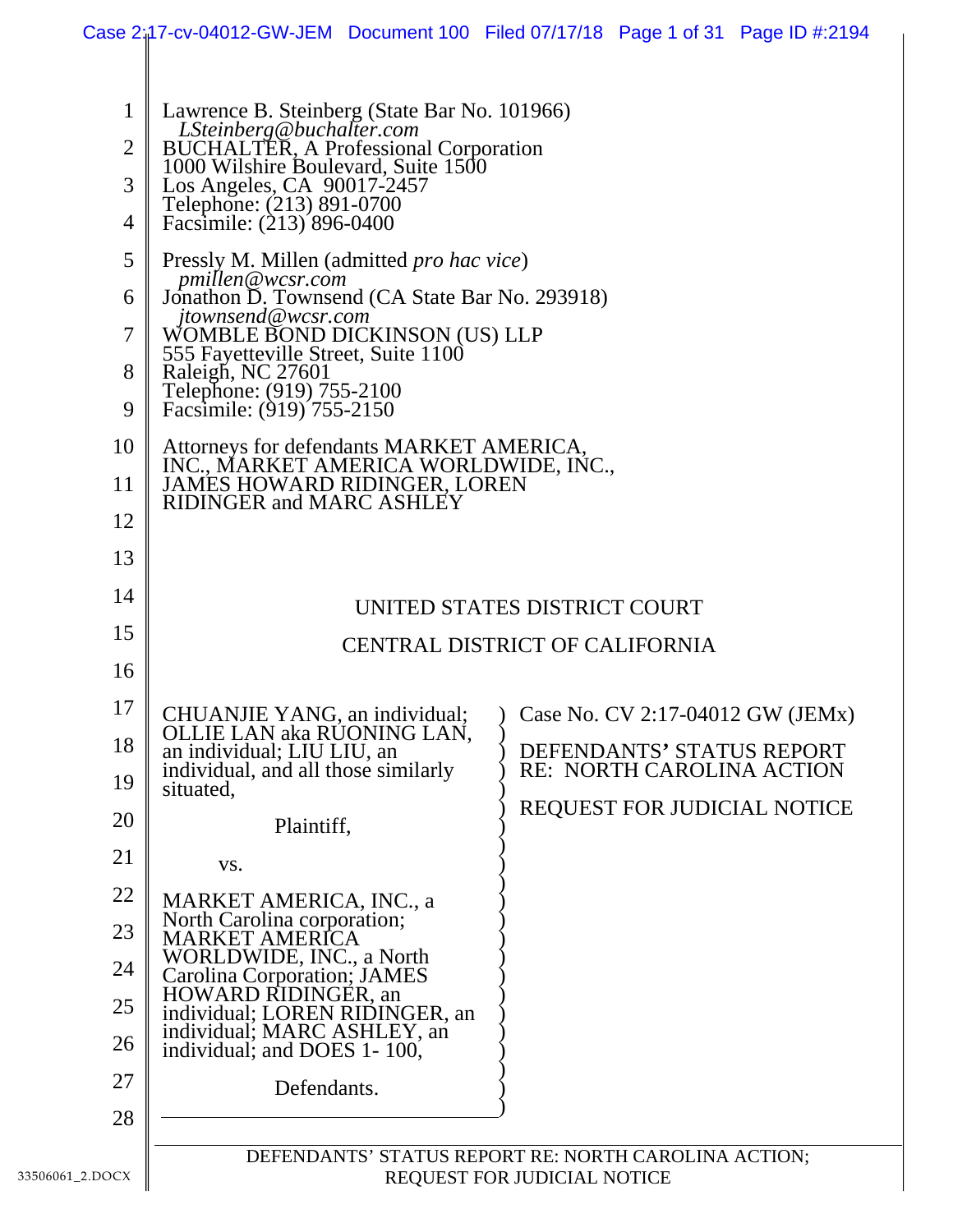| $\mathbf{1}$   | Pursuant to this Court's prior orders, defendants MARKET AMERICA,                                                                                                                             |  |
|----------------|-----------------------------------------------------------------------------------------------------------------------------------------------------------------------------------------------|--|
| $\overline{2}$ | INC., MARKET AMERICA WORLDWIDE, INC., JAMES HOWARD                                                                                                                                            |  |
| 3              | RIDINGER, LOREN RIDINGER and MARC ASHLEY (collectively,                                                                                                                                       |  |
| $\overline{4}$ | "Defendants") file this Status Report to advise the court that, on July 12, 2018, the                                                                                                         |  |
| 5              | United States District Court for the Middle District of North Carolina entered a                                                                                                              |  |
| 6              | written order (the "North Carolina Order") indicating the court's intention to grant                                                                                                          |  |
| $\overline{7}$ | Defendants' Petition to compel arbitration (the "Arbitration Petition") after a                                                                                                               |  |
| 8              | fourteen (14) day stay of the entry of such order in order to allow the parties to file                                                                                                       |  |
| 9              | a further motion or brief. <sup>1</sup> The North Carolina court, in its order, also denied the                                                                                               |  |
| 10             | motion filed by plaintiffs Yang, Lan, and Liu to dismiss the Arbitration Petition on                                                                                                          |  |
| 11             | the grounds of lack of personal jurisdiction, lack of subject matter jurisdiction,                                                                                                            |  |
| 12             | improper venue, and failure to state a claim.                                                                                                                                                 |  |
| 13             | A copy of the North Carolina Order court is attached hereto and, pursuant to                                                                                                                  |  |
| 14             | Fed.R.Evid. 201, Defendants request this court to take judicial notice of this order.                                                                                                         |  |
| 15             |                                                                                                                                                                                               |  |
| 16             | DATED: July 17, 2018                                                                                                                                                                          |  |
| 17             | WOMBLE BOND DICKINSON (US) LLP                                                                                                                                                                |  |
| 18             | <b>BUCHALTER, A Professional Corporation</b>                                                                                                                                                  |  |
| 19             | By<br>$\sqrt{s/2}$                                                                                                                                                                            |  |
| 20             | Lawrence B. Steinberg<br>Attorneys for defendants MARKET AMERICA,                                                                                                                             |  |
| 21             | INC., MARKET AMERICA WORLDWIDE, INC.,<br>JAMES HOWARD RIDINGER, LOREN                                                                                                                         |  |
| 22             | RIDINGER and MARC ASHLEY                                                                                                                                                                      |  |
| 23             |                                                                                                                                                                                               |  |
| 24             |                                                                                                                                                                                               |  |
| 25             |                                                                                                                                                                                               |  |
| 26             |                                                                                                                                                                                               |  |
| 27             | Specifically, the North Carolina court has stated that it intends to grant the North<br>Carolina Arbitration Petition but "stay[s] entry of any Order Compelling Arbitration for 14 days,     |  |
| 28             | to allow either party to address the matter further if they believe that further proceedings are<br>necessary or appropriate before the Court proceeds to entry of an Order on the Petition." |  |
|                | DEFENDANTS' STATUS REPORT RE: NORTH CAROLINA ACTION;                                                                                                                                          |  |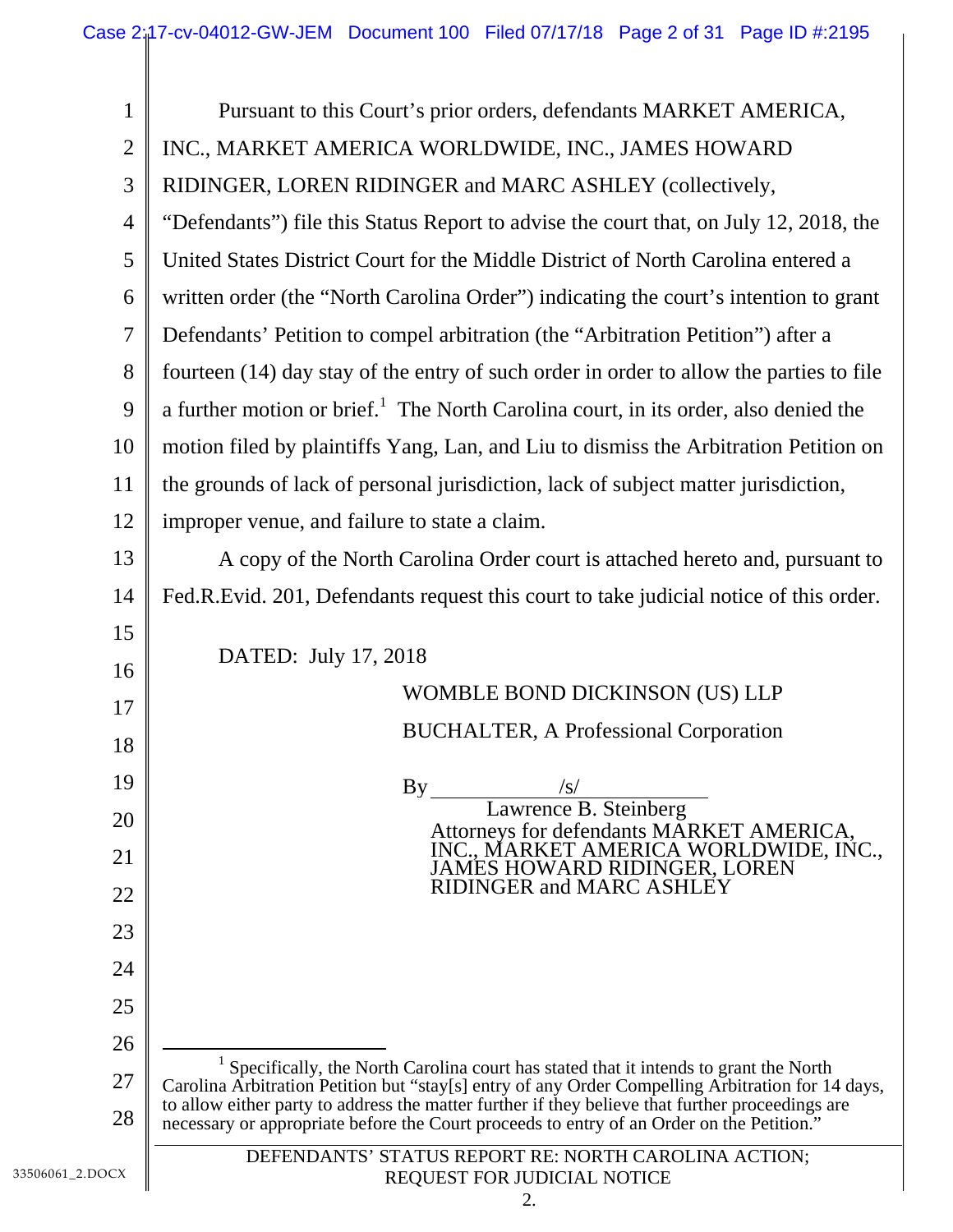# IN THE UNITED STATES DISTRICT COURT FOR THE MIDDLE DISTRICT OF NORTH CAROLINA

| MARKET AMERICA, INC.,<br>MARKET AMERICA WORLDWIDE, INC.,<br>JAMES HOWARD RIDINGER,<br>LOREN RIDINGER, and<br><b>MARC ASHLEY</b> |           |
|---------------------------------------------------------------------------------------------------------------------------------|-----------|
| Petitioners,<br>V.                                                                                                              | 1:17CV897 |
| CHUANJIE YANG,<br>OLLIE LAN, and<br>LIU LIU,                                                                                    |           |
| Respondents.                                                                                                                    |           |

### ORDER AND MEMORANDUM OPINION

This matter comes before the Court on a Petition for Order Compelling Arbitration filed by Market America, Inc. ("Market America"), its parent company Market America Worldwide, Inc., and its officers James Howard Ridinger, Loren Ridinger, and Marc Ashley (collectively "Petitioners"). Petitioners commenced this action requesting an order compelling arbitration in response to a lawsuit filed in the United States District Court for the Central District of California by Respondents Chuanjie Yang, Ollie Lan, and Liu Liu ("Respondents"). In response to the Petition, Respondents have filed a Motion to Dismiss [Doc. #12] and Motion to Strike [Doc. #19]. For the reasons that follow, the Motion to Dismiss and Motion to Strike will be denied.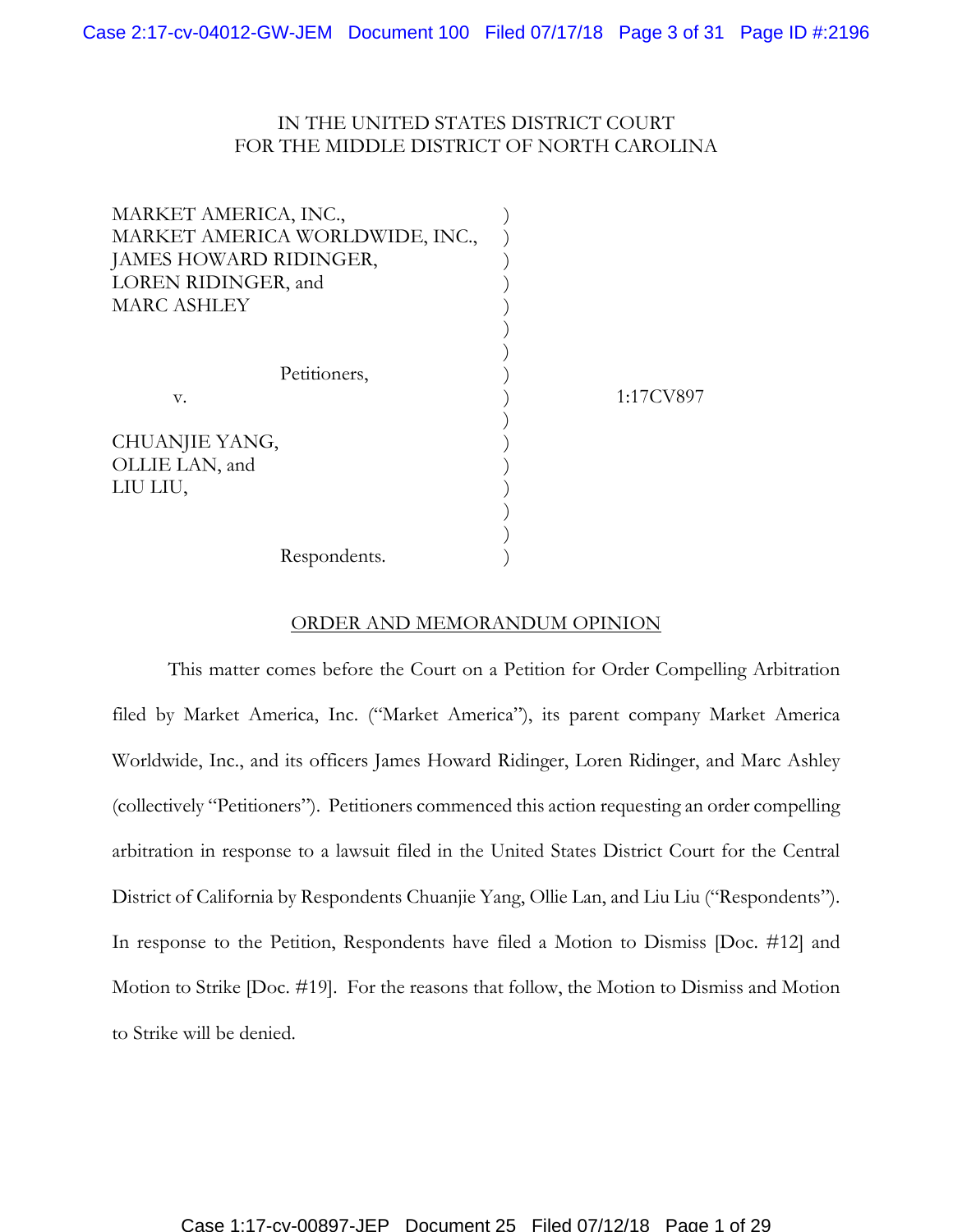# I. FACTS, CLAIMS, AND PROCEDURAL HISTORY

Market America is a self-described "product brokerage and Internet one-to-one marketing company," with headquarters in North Carolina. (Petition [Doc. #1]  $\P$  1.) Petitioners allege that Respondents are independent distributors for Market America and that each signed an "Independent Unfranchise Application and Agreement" ("Agreement" or "Distributor Agreement") that is at the core of the parties' dispute. (Id.  $\P$ ] 9-14, n. 2.) The Agreement contains several terms or conditions relevant to the parties' present dispute:

4. Modification. Market America, at its discretion, may amend the [Management Performance Compensation Plan], the policies and procedures in Part 2 of the *Career Manual*, and terms of this Agreement, and shall notify you of any such amendments in the *Powerline* magazine or other official Company publications or communications.

\*\*\*\*

20. Distributor Grievances. You agree to submit any complaint, grievance, or claim against another Distributor or Market America in accordance with the Grievance Procedure set forth in the *Career Manual*. You agree not to seek arbitration, take legal action except in accordance with the Grievance Procedure  $\vert \ldots \vert$ 

\*\*\*\*

28. Choice of Law. North Carolina law shall govern any dispute arising out of, or related to, this Agreement notwithstanding its choice of law provisions.

\*\*\*\*

29. Arbitration. Any controversy or claim arising out of or relating to this Agreement, or the breach thereof, shall ultimately be settled by arbitration . . . in Greensboro, North Carolina. Either party may seek emergency or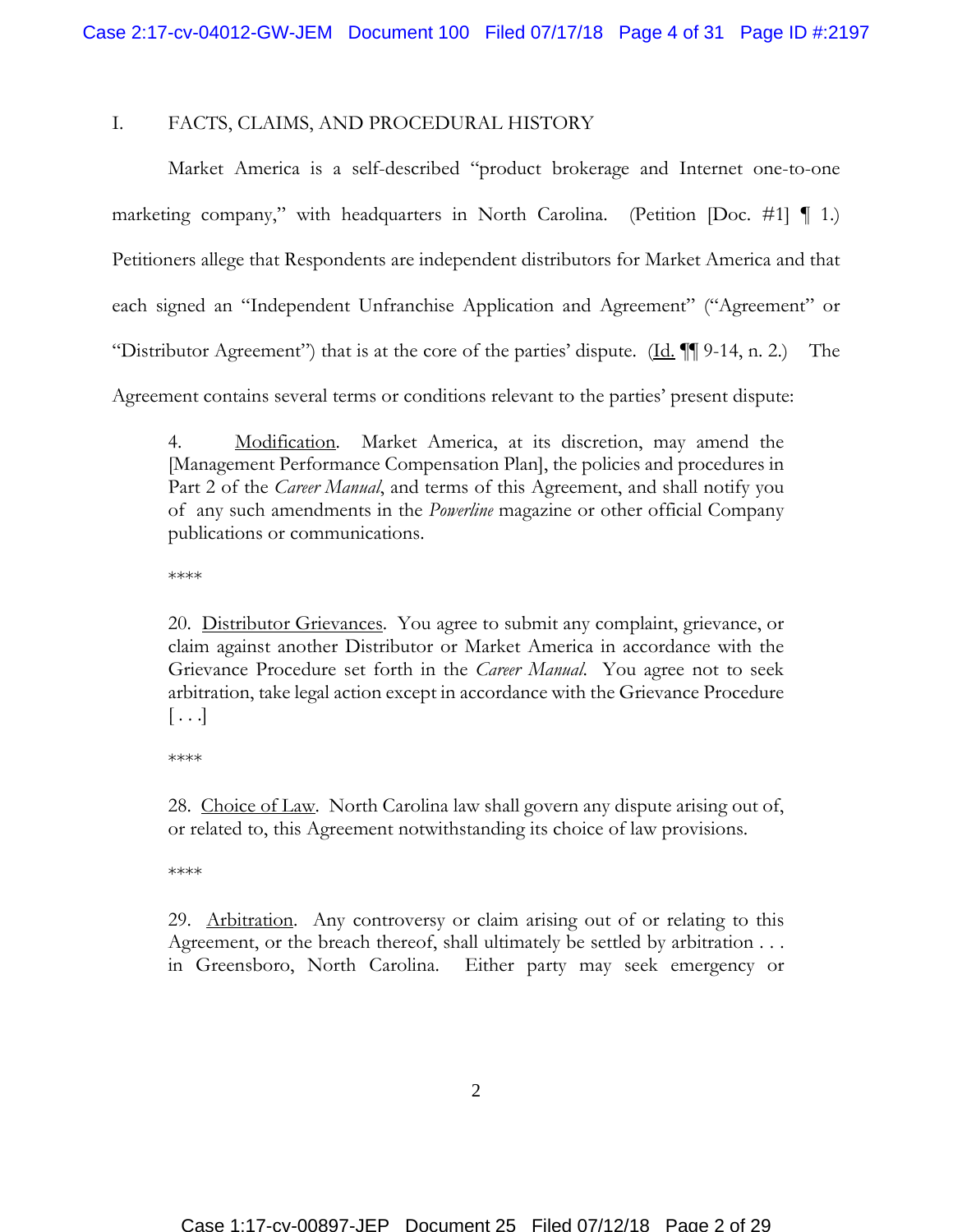provisional relief in the General Court of Justice, Guilford County, North Carolina, prior to invoking the arbitration remedy.

\*\*\*\*

30. Entire Agreement. This Agreement and Part 2 of the Career Manual constitute the entire agreement between you and Market America

(Petition, Ex. 3 at 3.) According to the Petition, Respondent Chuanjie Yang signed the

Agreement online in May 2010, renewed his Agreement in 2010 and 2011, and beginning in

2012, "opted in to automatically renew" by clicking "I agree" to the following terms:

Acceptance of Amendments to IDA&A. By agreeing to these terms and conditions for Auto Renewal, you agree to the incorporation by reference of all amendments and/or revisions of the IDA&A as you agreed to it originally as provided during the previous year in official Market America literature . . . You agree to be bound by the Terms and Conditions of that Agreement . . .as amended from time to time."

(Petition ¶ 12.) The Petition alleges that Respondent Lan signed the Agreement online in November 2015, and Respondent Liu signed the Agreement online on March 1, 2016. (Id.  $\P$ 

13-14.)

On May 30, 2017, Respondents Yang and Lan commenced a putative class action ("the California Action") in the United States District Court for the Central District of California against Petitioners. (Petition, Ex. 1; Chuanjie Yang v. Market America Inc., 2:17cv4012 (C.D. Cal. 2017). Petitioners filed a motion to compel arbitration, and Respondents amended the complaint on July 20, 2017, to add Respondent Liu as a plaintiff and to include an argument that the district court in California lacked subject matter jurisdiction to compel arbitration outside its judicial district. (Petition, Ex. 2 ¶ 72.) As amended, the complaint in the California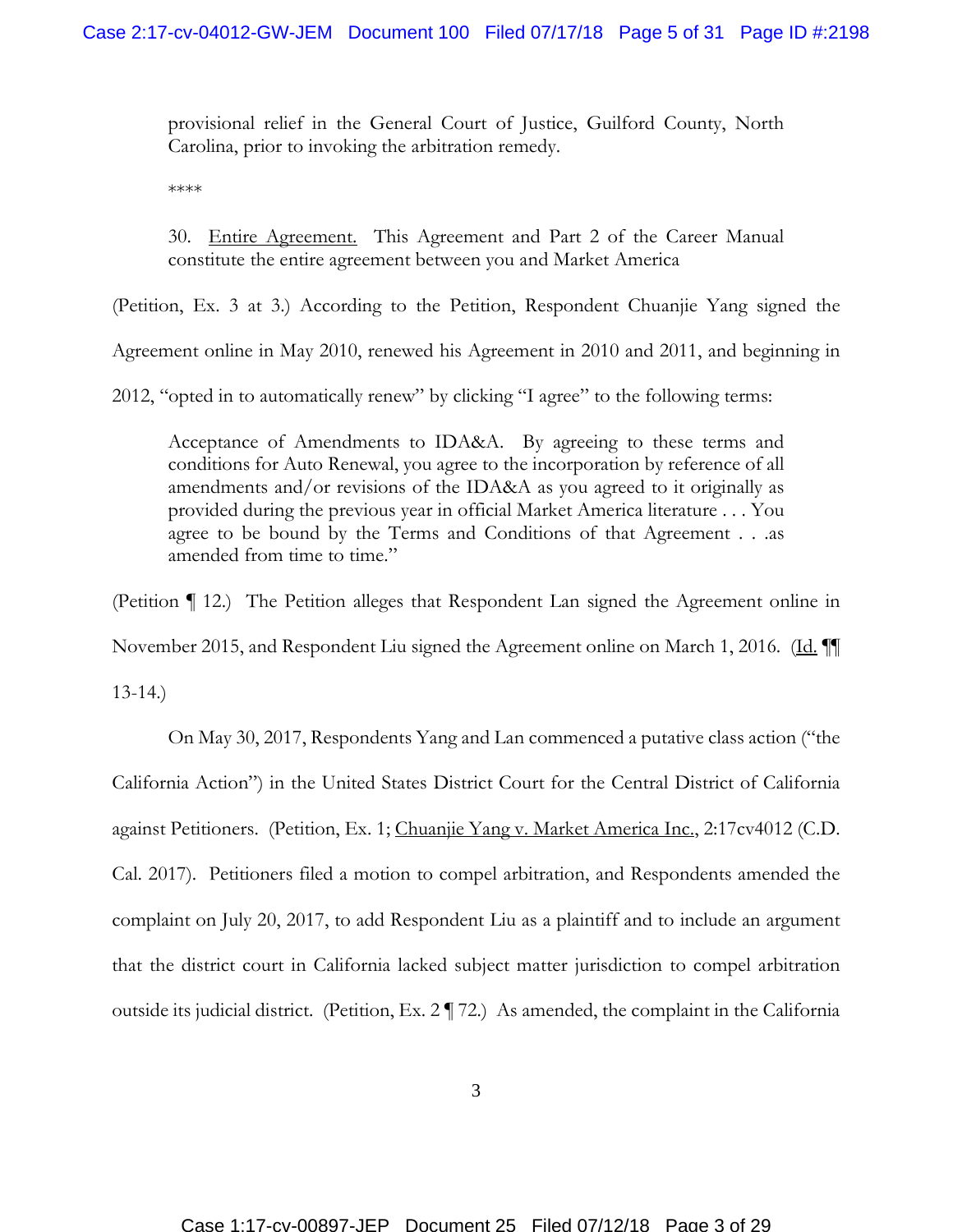Action seeks a declaratory judgment that the arbitration provision in the Agreement is unenforceable, and also asserts claims under state law for an "endless chain scheme," for unfair and deceptive practices, and for false advertising, as well as claims for damages under 18 U.S.C. § 1962(a) (RICO), and for federal securities fraud. (Petition, Ex. 2.) Market America moved to transfer the California Action to this judicial district, or to stay or dismiss the case pending arbitration. (Petition, Ex. 4 at 2.) Petitioners then filed the present action in this Court. The district court in the California Action subsequently held a hearing on the Motion to Transfer. While not necessarily sharing the parties' concerns about its ability to compel arbitration in another judicial district, the district court nevertheless stayed the California Action in light of the commencement of this action, noting that it may not need to confront the jurisdictional issue in light of any action taken by this Court.

In response to the Petition to Compel Arbitration filed in this Court, Respondents filed the present Motion to Dismiss, contending that this Court lacks personal jurisdiction, that the Court lacks subject matter jurisdiction, that venue is improper, and that the petition fails to state a claim for arbitration. (Resp'ts' Br. [Doc. #13] at 6-19.) Respondent Yang further contends that, to "the best of my recollection" whatever documents he signed did not contain any "terms and conditions," and therefore Yang contends that he did not agree to arbitrate claims against Market America. (Yang Decl., Ex. L [Doc. #14-12] ¶ 3.)

II. DISCUSSION

Pursuant to the Federal Arbitration Act,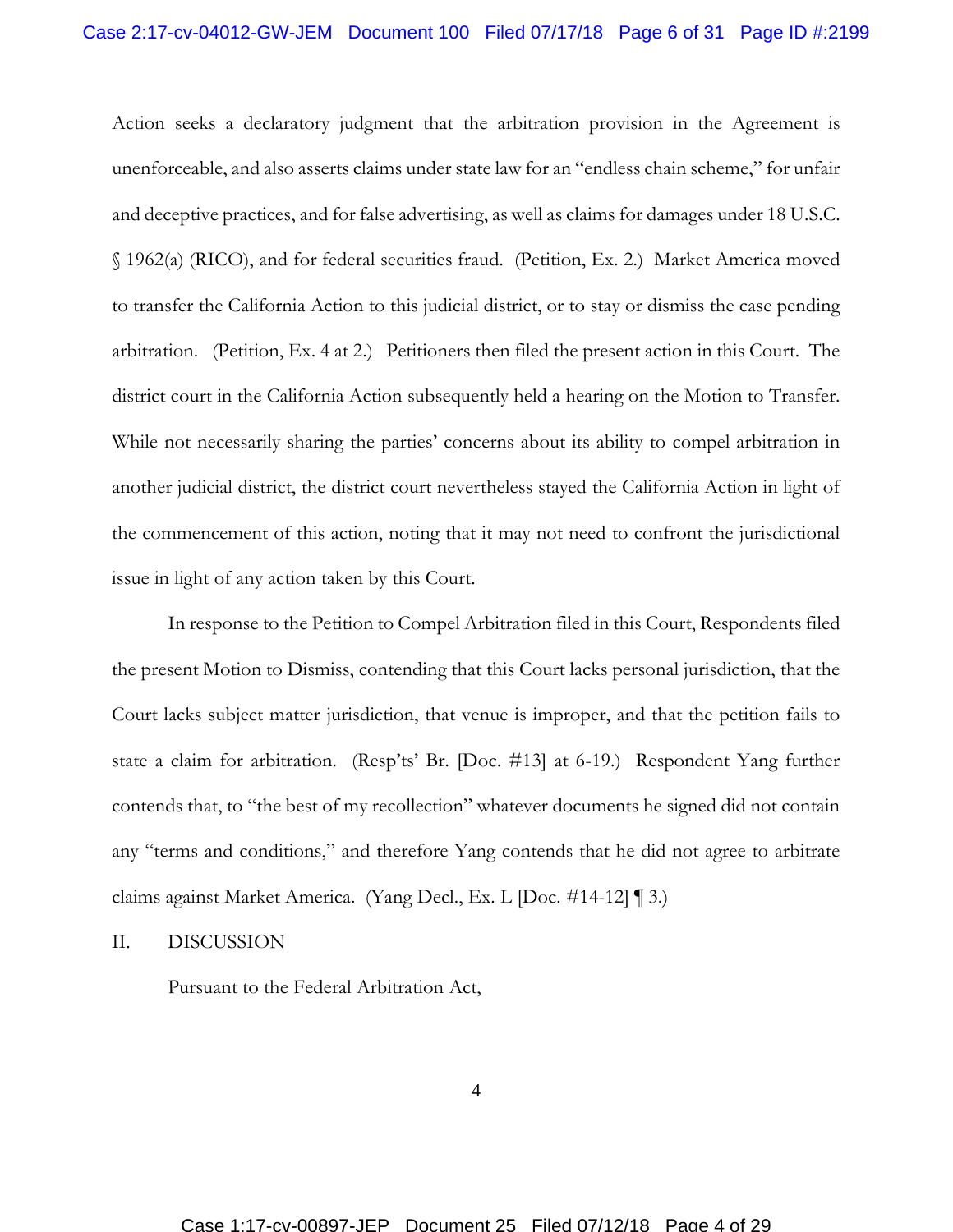A written provision in any ... contract evidencing a transaction involving commerce to settle by arbitration a controversy thereafter arising out of such contract or transaction, or the refusal to perform the whole or any part thereof, or an agreement in writing to submit to arbitration an existing controversy arising out of such a contract, transaction, or refusal, shall be valid, irrevocable, and enforceable, save upon such grounds as exist at law or in equity for the revocation of any contract.

9 U.S.C. § 2. "By its terms, the [FAA] leaves no place for the exercise of discretion by a district court, but instead mandates that district courts *shall* direct the parties to proceed to arbitration on issues as to which an arbitration agreement has been signed." Dean Witter Reynolds, Inc. v. Byrd, 470 U.S. 213, 218 (1985) (emphasis in original). "However, a party cannot be required to arbitrate a dispute that it has not agreed to submit to arbitration." Fastener Corp. of Am. v. Asheboro Elastics Corp., No. 1:12-CV-1296, 2013 WL 3227665, at \*2 (M.D.N.C. June 25, 2013) (citing <u>AT & T Techs., Inc. v. Comme'ns Workers of Am.</u>, 475 U.S. 643, 648 (1986)).

The Court will compel arbitration under the FAA if "(i) the parties have entered into a valid agreement to arbitrate, and (ii) the dispute in question falls within the scope of the arbitration agreement." Chorley Enterprises, Inc. v. Dickey's Barbecue Restaurants, Inc., 807 F.3d 553, 563 (4th Cir 2015) (citing Muriithi v. Shuttle Express, Inc., 712 F.3d 173, 179 (4th Cir. 2013)). "In order to compel arbitration under the [Federal Arbitration Act], a party must show: (1) that a dispute between the parties exist, (2) that a contract between the parties includes an arbitration provision which would seem to cover the dispute, (3) that the contract or transaction at issue involves interstate or foreign commerce, and (4) that one party refuses to arbitrate the dispute." Abdullah v. Duke Univ. Health Sys., Inc., No. 5:09-CV-8-FL, 2009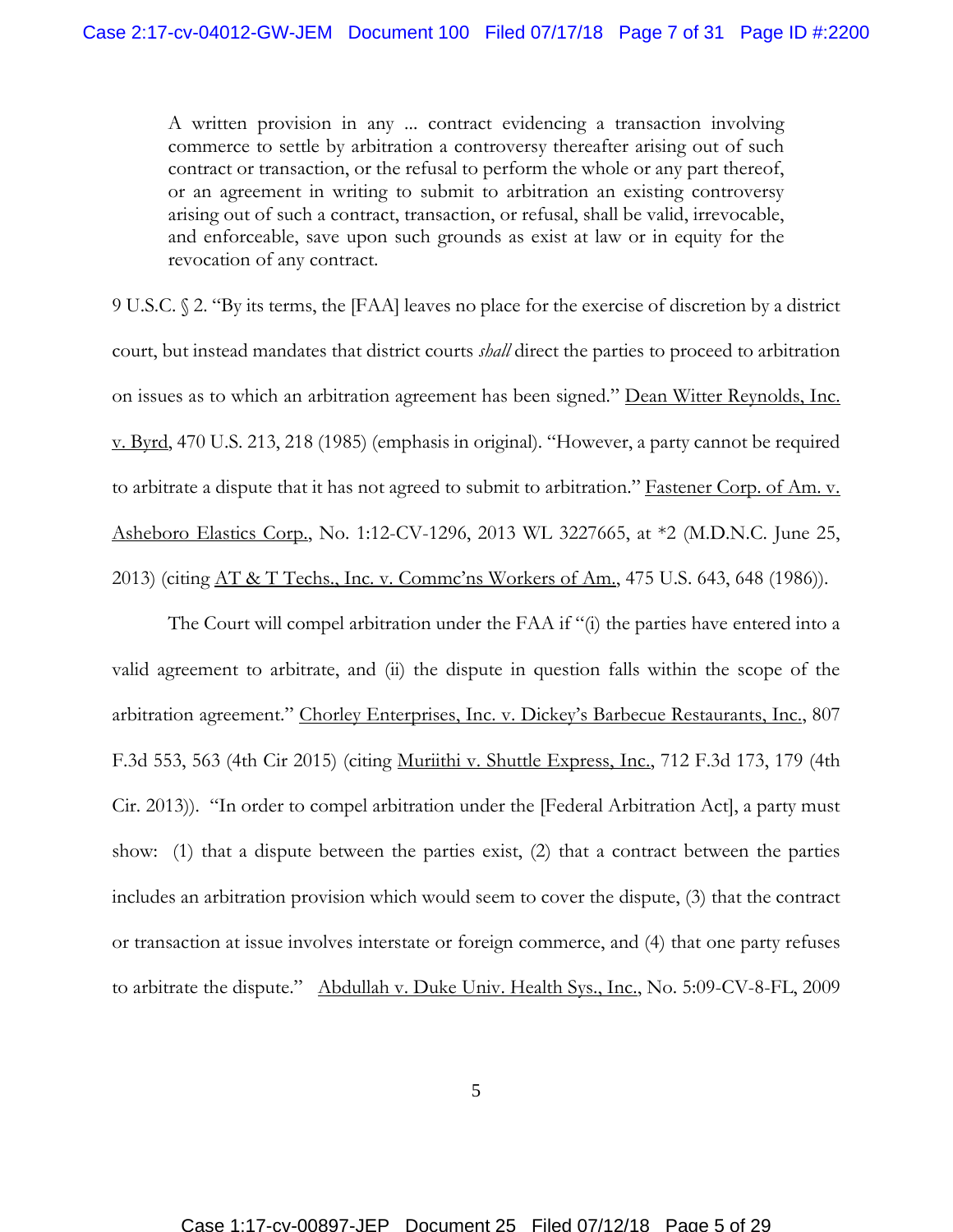WL 1971622 at \*3, (E.D.N.C. July 8, 2009)(citing Adkins v. Labor Ready, Inc., 303 F.3d 496, 500-01 (4th Cir. 2002)).

"[I]n the context of motions to compel arbitration brought under the Federal Arbitration Act . . . courts apply a standard similar to that applicable to a motion for summary judgment." Minter v. Freeway Food, Inc., No. 1:03CV00882, 2004 WL 735047, at \*2 (M.D.N

.C. Apr. 2, 2004). Under the FAA, a court

upon being satisfied that the making of the agreement for arbitration or the failure to comply therewith is not in issue, the court shall make an order directing the parties to proceed to arbitration . . . [and] [i]f the making of the arbitration agreement or the failure, neglect, or refusal to perform the same be in issue, the court shall proceed summarily to the trial thereof.

9 U.S.C. § 4. "If there is an unresolved dispute over the existence of an arbitration agreement, the court conducts a 'restricted inquiry into factual issues.'" Dillon v. BMO Harris, 173 F. Supp. 3d 258, 263 (2016) (quoting Moses H. Cone Mem'l Hosp. v. Mercury Constr. Corp., 460 U.S. 1, 22 (1983)). "Where a proponent of an arbitration agreement offers credible, admissible evidence to support a finding of an agreement to arbitrate, the opponent cannot rely on mere unawareness of whether it had made an arbitration agreement," and "[i]n disputed cases, the party opposing arbitration must unequivocally deny that there was an arbitration agreement and produce evidence to substantiate the denial." Id. at 264.

In opposing the Petition, Respondents raise four issues. First, Respondents contend that the Petition violates the "First to File" rule because the California Action was filed first and should have priority. Second, Respondents contend that this Court lacks subject matter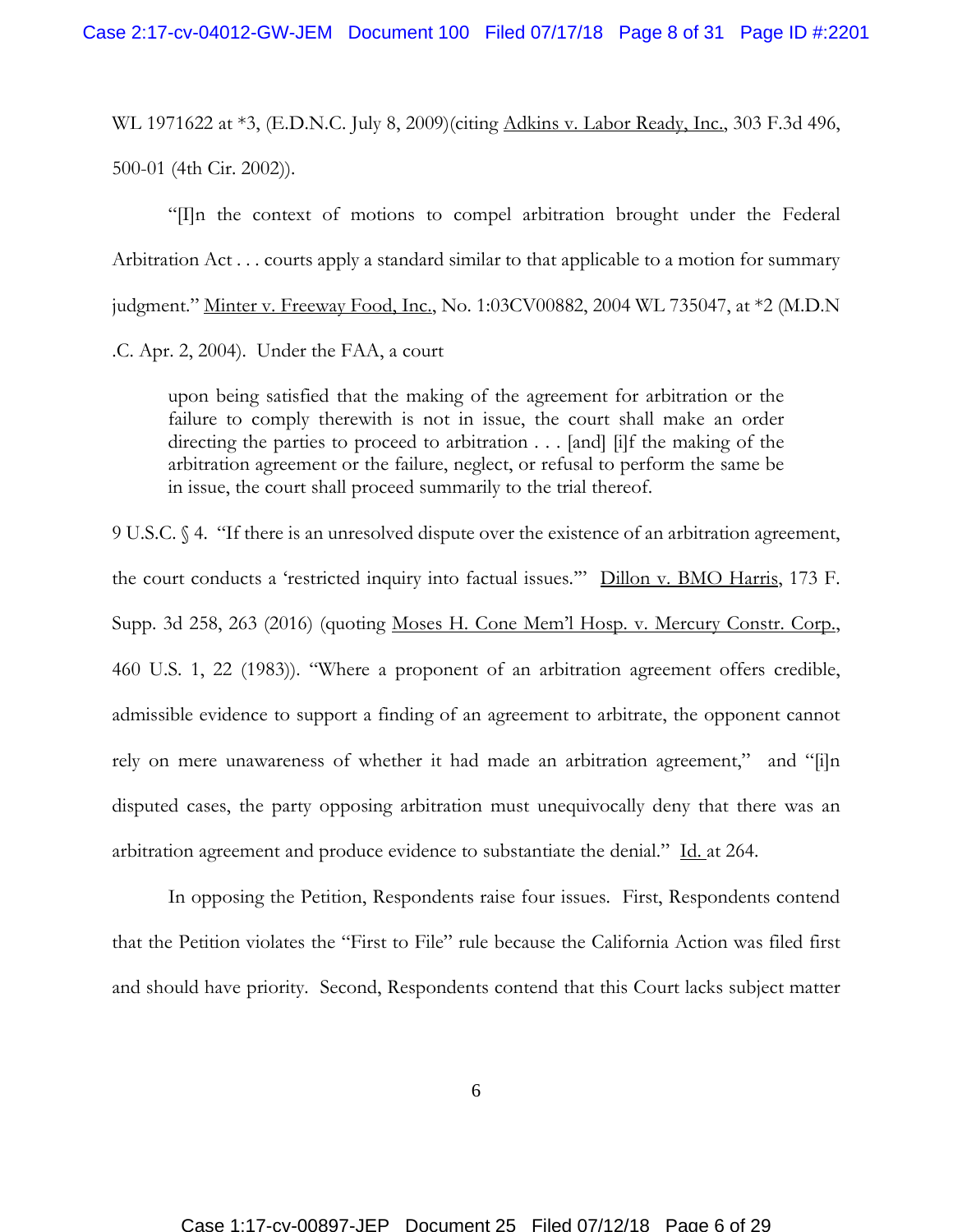jurisdiction because the underlying claims are already pending in California. Third, Respondents contend that, despite the Forum Selection Clause, venue is not appropriate in this district and that the matter should be transferred to the Central District of California. Finally, Respondents contend that the Petition does not state a claim for arbitration because Respondent Yang did not agree to the arbitration clause and because the arbitration clause is illusory and unconscionable. The Court will consider each of these contentions in turn.

1. "First to File"

Respondents contend that this Court lacks "proper venue" because of the earlier filed California Action. (Resp'ts' Br. [Doc. #13] at 6.) Typically, "[w]hen similar lawsuits are filed in multiple forums, the Fourth Circuit adheres to the 'first-filed' rule, which holds that the first-filed suit should have priority." Family Dollar Stores, Inc. v. Overseas Direct Import Co., Ltd., 3:10-cv-278, 2011 WL 148264, at \*2 (M.D.N.C. Jan. 18, 2011) (citing Volvo Constr. Equip. N. Am., Inc. v. CLM Equip. Co., Inc., 386 F.3d 581, 594-95 (4th Cir. 2004)). Courts look to whether the cases have "the same factual issues" and also look to the chronology of the filings and the similarity of the parties and issues. Id. However, exceptions to this rule include circumstances "when the balance of convenience weighs in favor of the second forum," Remington Arms. Co., Inc. v. Alliant Techsystems, Inc., No. 1:03-CV-1051, 2004 WL 444574, at \*2 (M.D.N.C. Feb. 25, 2004), or if special circumstances warrant a departure from the rule. Family Dollar, 2011 WL 148264, at \*3 (collecting cases).

This Court finds that special circumstances exist to warrant consideration of the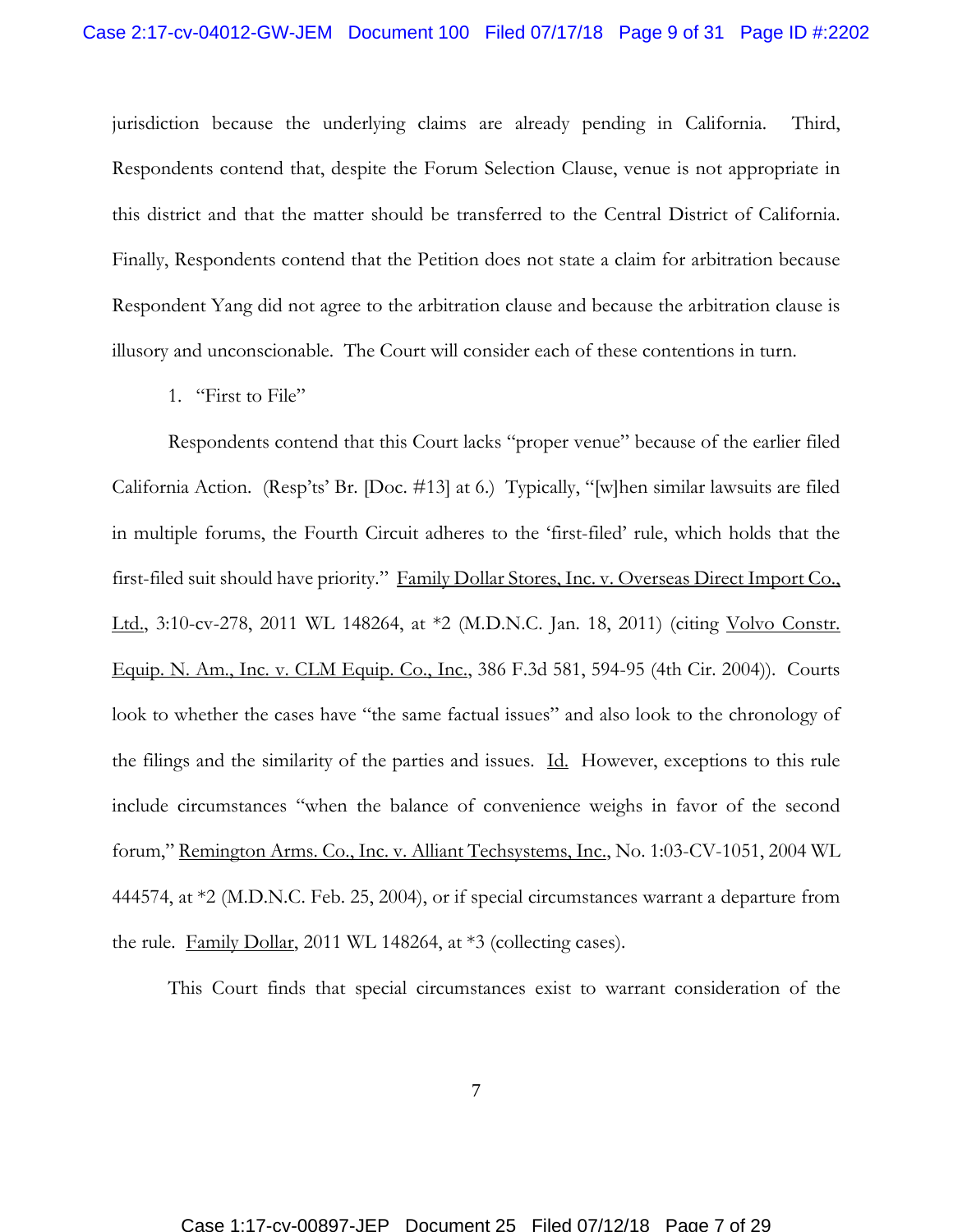Petition. The Court notes that the district court in California declined to consider whether it may compel arbitration specifically to permit this Court to consider the Petition. See Jefferson Pilot Life Ins., Co. v. Griffin, 1:07-CV-0096, 2008 WL 2485598, at \*4. (M.D.N.C. June 16, 2008) ("[T]he Court first notes that the Arizona court in its discretion declined to exercise its jurisdiction over the questions surrounding the arbitration provision and deferred resolution of the issues presented until this Court had the opportunity to entertain whether or not it would exercise jurisdiction over the case."). The district court in California stayed its case pending a determination by this Court, stating that:

it is the Court's understanding that at this point in time a new action has been filed in North Carolina, and under the agreements at issue here, the arbitration –the arbitration provides provision in the contract requires the arbitration to be done in North Carolina. But there is still the motion to compel arbitration that is currently set for November 16th.

What my inclination is to do this: Since discretion is the better part of valor I was going to stay this matter to see what the district court in North Carolina does. Obviously, if the district court in North Carolina goes ahead and grants the petition for arbitration, then that will more or less moot out my concerns here. And so that is my tentative at this point in time. In other words, just to stay everything and see what happens.

(Transcript of November 6, 2017 Hearing [Doc. #14-19] at 4-5.) These facts present special

circumstances to warrant this Court considering the merits of the Petition.

2. Subject Matter Jurisdiction

Respondents next contend that this Court lacks subject matter jurisdiction because the underlying claims have already been asserted in the California Action. However, it is undisputed that the exercise of jurisdiction would be appropriate under the FAA where the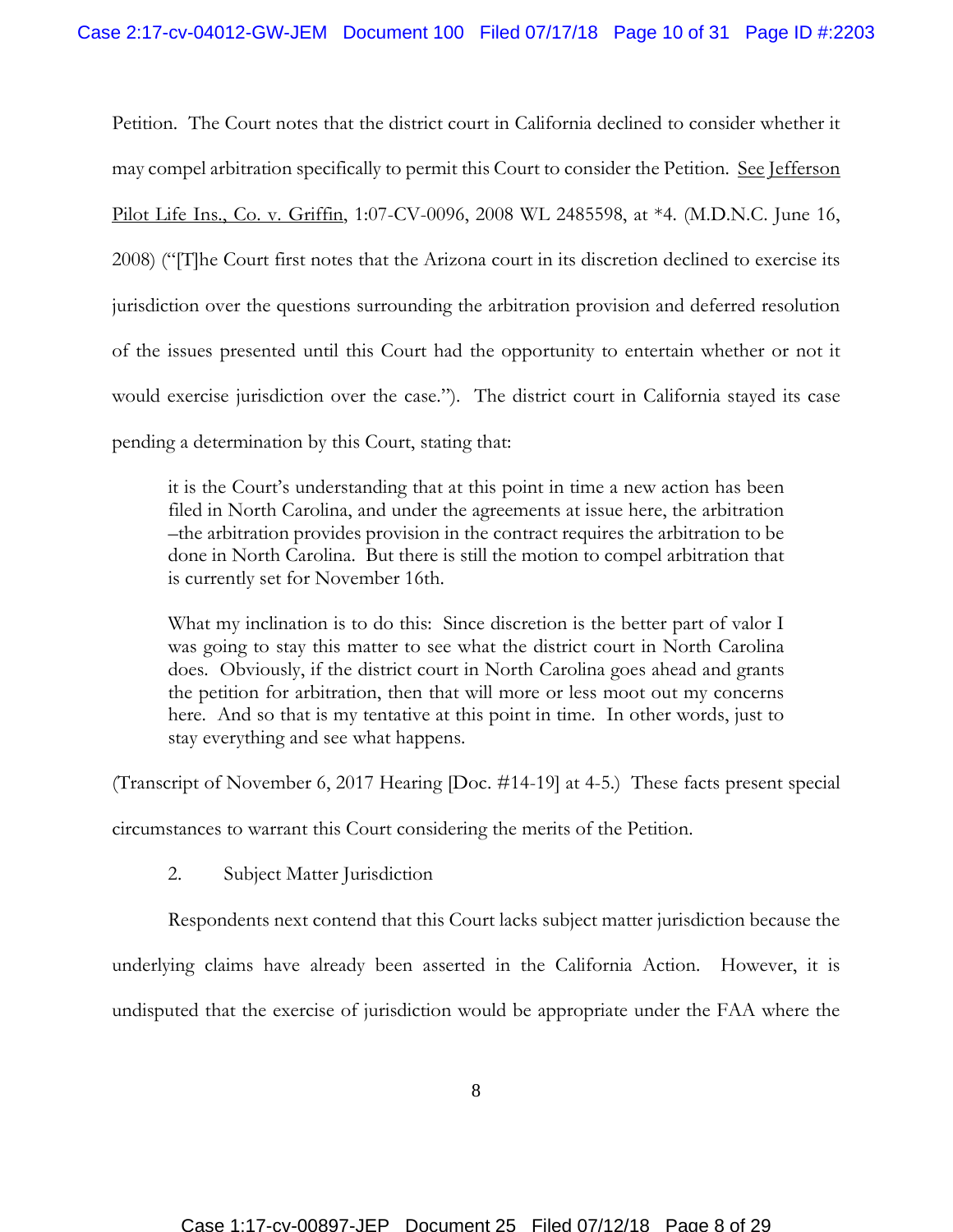underlying claims would support federal jurisdiction based on both the assertion of federal law claims and diversity jurisdiction. See Vaden v. Discover Bank, 556 U.S. 49, 62-63 (2009). To the extent Respondents are again contending that the matter should proceed in California under the "First to File" rule, that contention was already considered above.

3. Personal Jurisdiction and Venue

Respondents challenge personal jurisdiction and venue, and alternatively request that this case be transferred on the basis of "*forum non conveniens*" to the federal district court for the Central District of California where the underlying lawsuit is pending. Respondents maintain that "[t]here is an alternative forum to hear Petitioners' request to compel arbitration" in the Central District of California. (Resp'ts' Br. at 10.) However, as previously noted, Respondents also contend that the federal district court in California is prohibited from compelling arbitration in North Carolina (Petition, Ex. 2 ¶ 72).

The parties' Agreement contains a forum selection clause that requires disputes to be resolved by arbitration in Greensboro, North Carolina, and a choice of law provision indicating that North Carolina law is controlling. The Agreement further provides that the parties "may seek emergency or provisional relief in the General Court of Justice, Guilford County, North Carolina, prior to invoking the arbitration remedy." (Petition, Ex. 3 ¶ 29.) Because the parties agreed to arbitrate in this district, this Court is an appropriate forum to consider whether arbitration may be compelled within this judicial district. Consulting Engin'rs Corp., v. Geometric Ltd., 561 F.3d 273, 281 n.11 (4th Cir. 2009) (a valid forum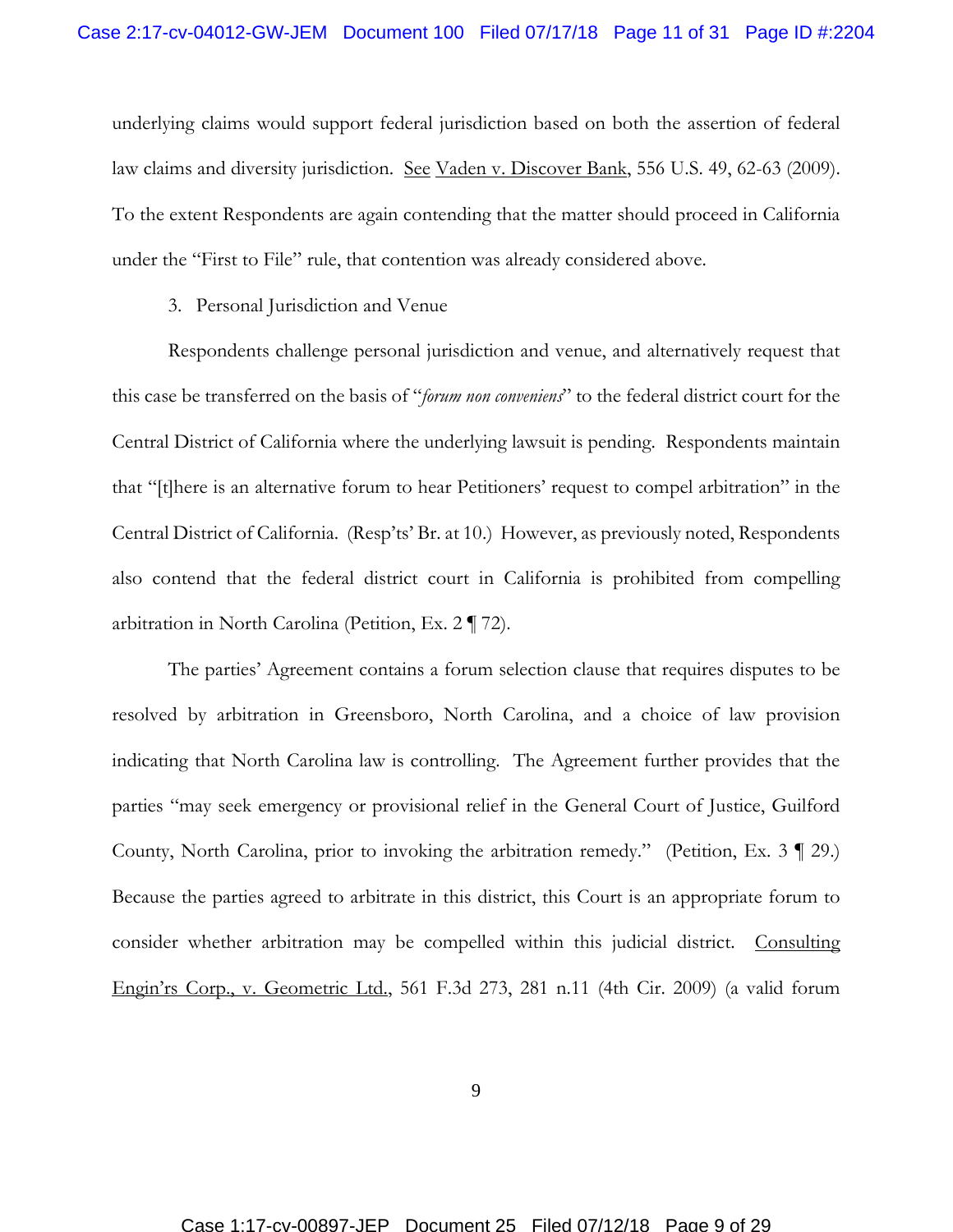selection clause may act as a waiver to personal jurisdiction);  $S \& D$  Coffee, Inc. v. GEI Autowrappers, 995 F. Supp. 607, 609 (M.D.N.C. 1997) (permissive forum selection clause is a consent to personal jurisdiction in a venue); Int'l Relief and Dev., Inc. v. Ladu, 1:11-CV-936, 2012 WL 12973666, at \*2 (E.D. Va. Jan. 12, 2012) ("Although Respondent is a non-resident of this forum, he consented to personal jurisdiction to the courts in this forum when he entered into the agreement to arbitrate in this forum."); Victory Transp. Inc. v. Comisaria General de Abastecimientos y Transportes, 336 F.2d 354, 363 (2d Cir. 1964) ("By agreeing to arbitrate in New York . . . the Comisaria General must be deemed to have consented to the jurisdiction of the court that could compel the arbitration proceeding in New York. To hold otherwise would be to render the arbitration clause a nullity."); see Turfworthy, LLC v. Dr. Karl Wetekam & Co. KG, 26 F. Supp. 3d 496, 506 (M.D.N.C. 2014) (discussing permissive and mandatory forum selection clauses).

Respondents argue that because they are not residents of North Carolina and because a substantial part of the events giving rise to their claims occurred in California, venue is not appropriate in this district. (Resp'ts' Br. at 9.) Further, to the extent that the Court deems venue to be proper, Respondents request that venue be transferred to Central District of California, because North Carolina "should have no public interest in attempting to divest the State of California with the merits of the underlying Complaint asserting California Law," and because California is "more convenient from the stand point of witnesses." (Id. at 9-10.)

Because forum selection clauses "implicate the appropriate venue of a court," a court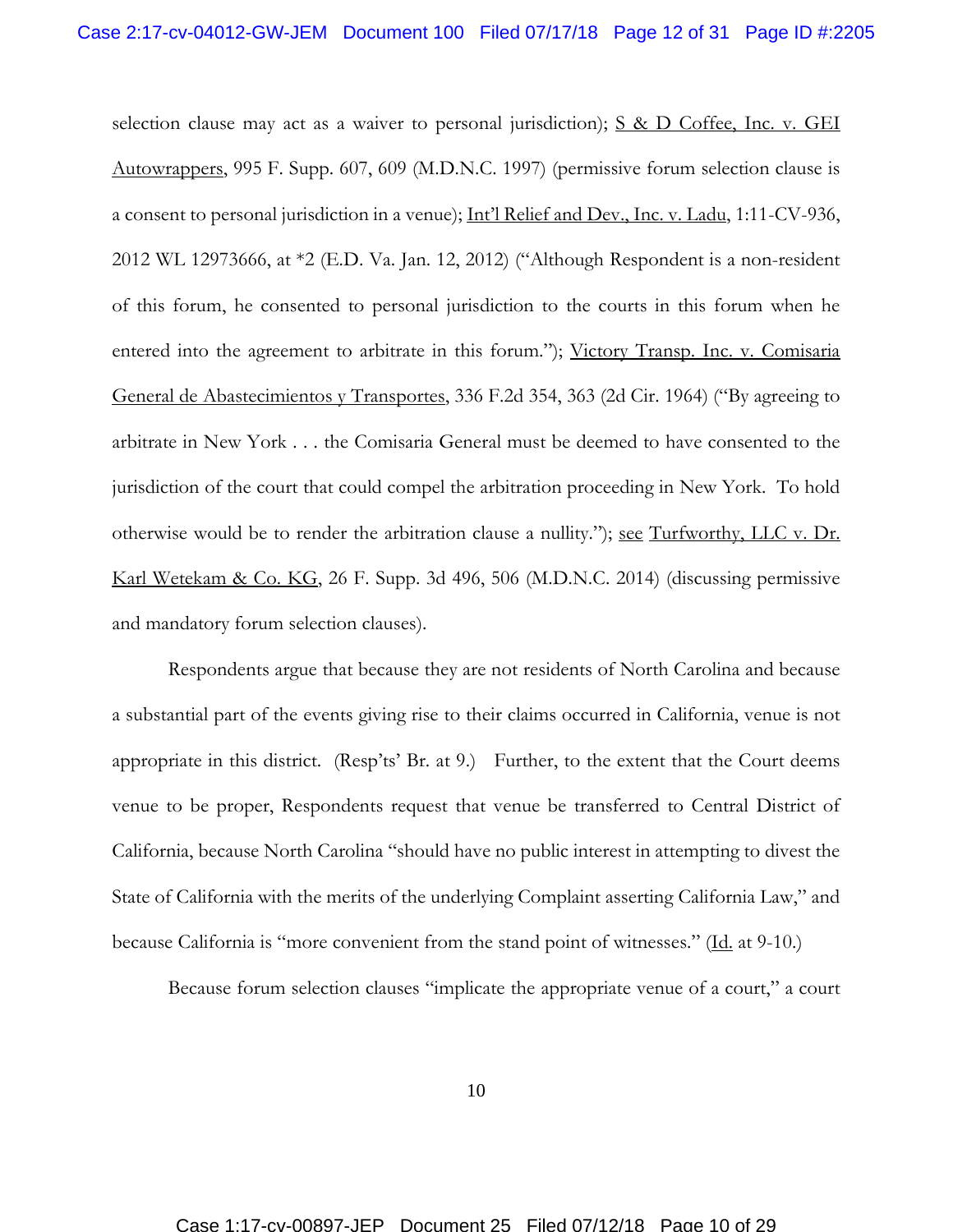will give effect to the parties' selection "only if it would not be unreasonable to do so." Albermale Corp. v. AstraZeneca UK Ltd., 628 F.3d at 643, 651 (4th Cir. 2010). Respondents here may overcome a presumption of validity by "a clear showing" that the clause is unreasonable if "(1) their formation was induced by fraud or overreaching; (2) the complaining party will for all practical purposes be deprived of his day in court because of the grave inconvenience or unfairness of the selected forum; (3) the fundamental unfairness of the chosen law may deprive the plaintiff of a remedy; or (4) their enforcement would contravene a strong public policy of the forum state." Allen v. Lloyd's of London, 94 F.3d 923, 928 (4th Cir. 1996) (citing Carnival Cruise Lines, Inc. v. Shute, 499 U.S. 585, 595 (1991); The Bremen v. Zapata Off-Shore Co., 407 U.S. 1, 12-13, 15, 18 (1972)) (internal quotations omitted).

Respondents' largely ignore these factors and instead request that venue be transferred to the Central District of California under factors applicable as if no forum selection clause were at issue. (Resp'ts' Br. at 9-10.) Respondents contend that a substantial part of the events giving rise to its claims occurred in California, that California is an available and adequate forum to address Petitioners' request to compel arbitration in North Carolina (and presumably the merits of their underlying dispute), and that "it would seem that the State of North Carolina should have no public interest in attempting to divest the State of California with the merits of the underlying Complaint asserting California Law." (Id. at 10.) This argument ignores the relevant legal standard, ignores that the filing of this action in this District is consistent with the forum selection clause in the Agreement, and ignores that North Carolina would have a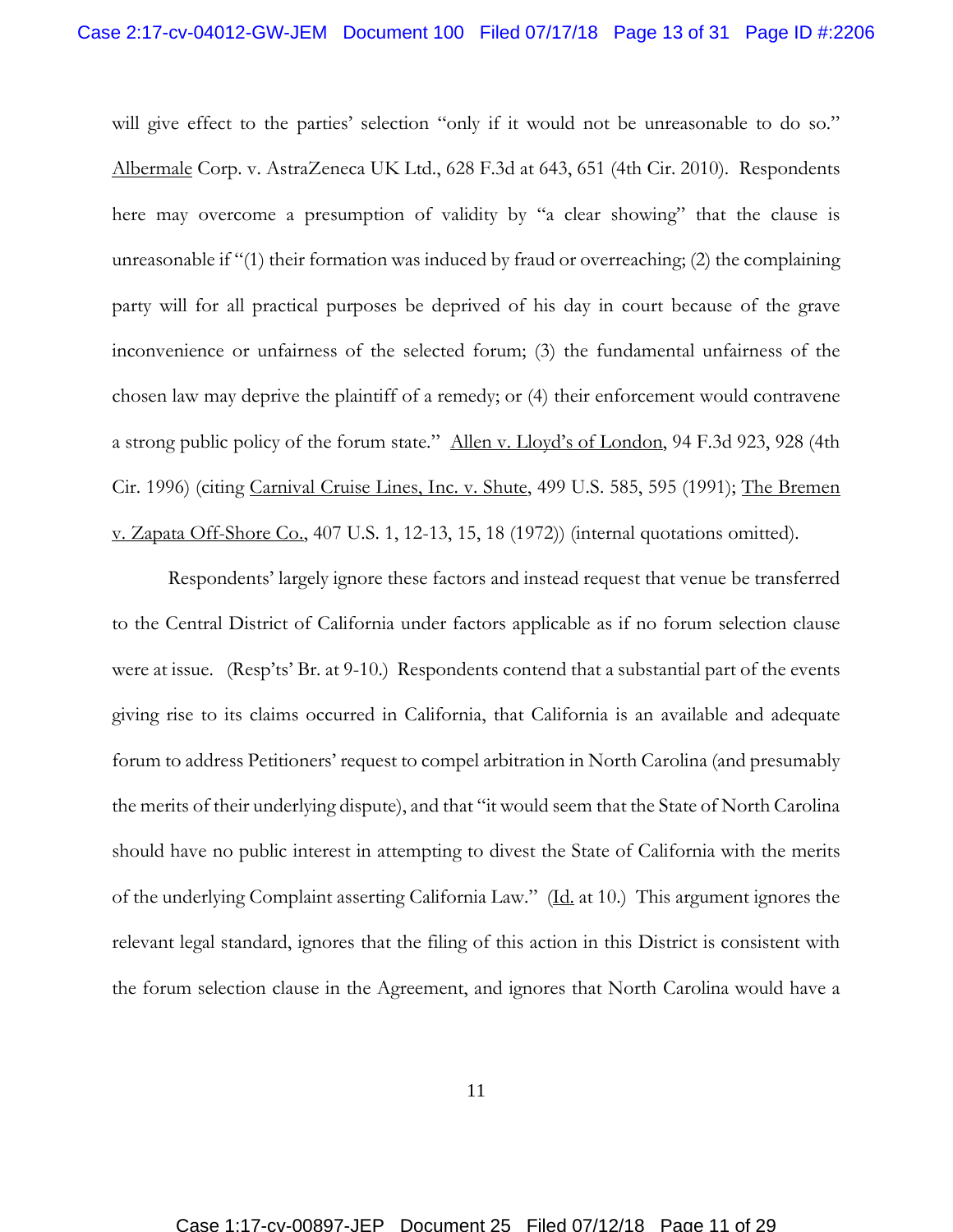public interest in enforcing forum selection and choice of law provisions directed to North Carolina. In addition, there is a clear factual connection to this District, where Market America is a resident and has its headquarters. Respondents later argue, in the context of arbitrability, that the costs to arbitrate in North Carolina would effectively "deter" them from commencing suit. The Court will address those arguments below, but ultimately the Court concludes that Respondents have failed to show that they would be deprived of their ability to pursue their claims. Ultimately, Respondents entered into Agreements with a North Carolina company, Respondents have made demands and claims arising out of that relationship, and the present dispute relates to enforcement of arbitration provisions in those Agreements with respect to those underlying claims. In addition, Respondents have failed to show a sufficient basis for disregarding the forum selection clause in those Agreements. In the circumstances, this Court may exercise specific personal jurisdiction, venue is proper, and the Court finds that this forum is appropriate in light of the forum selection clause in the arbitration provision.

4. Arbitrability.

Finally, Respondents contend that even if the Petition is not dismissed or transferred based on jurisdiction and venue, that the Petition should nevertheless be dismissed because Petitioners have failed to establish arbitrability. Specifically, Respondents contend that Respondent Yang did not assent to arbitration, that the arbitration clause is illusory, that the arbitration clause is unconscionable, that the individual Market America officers were not signatories and cannot enforce the arbitration agreement, that any arbitration should be on a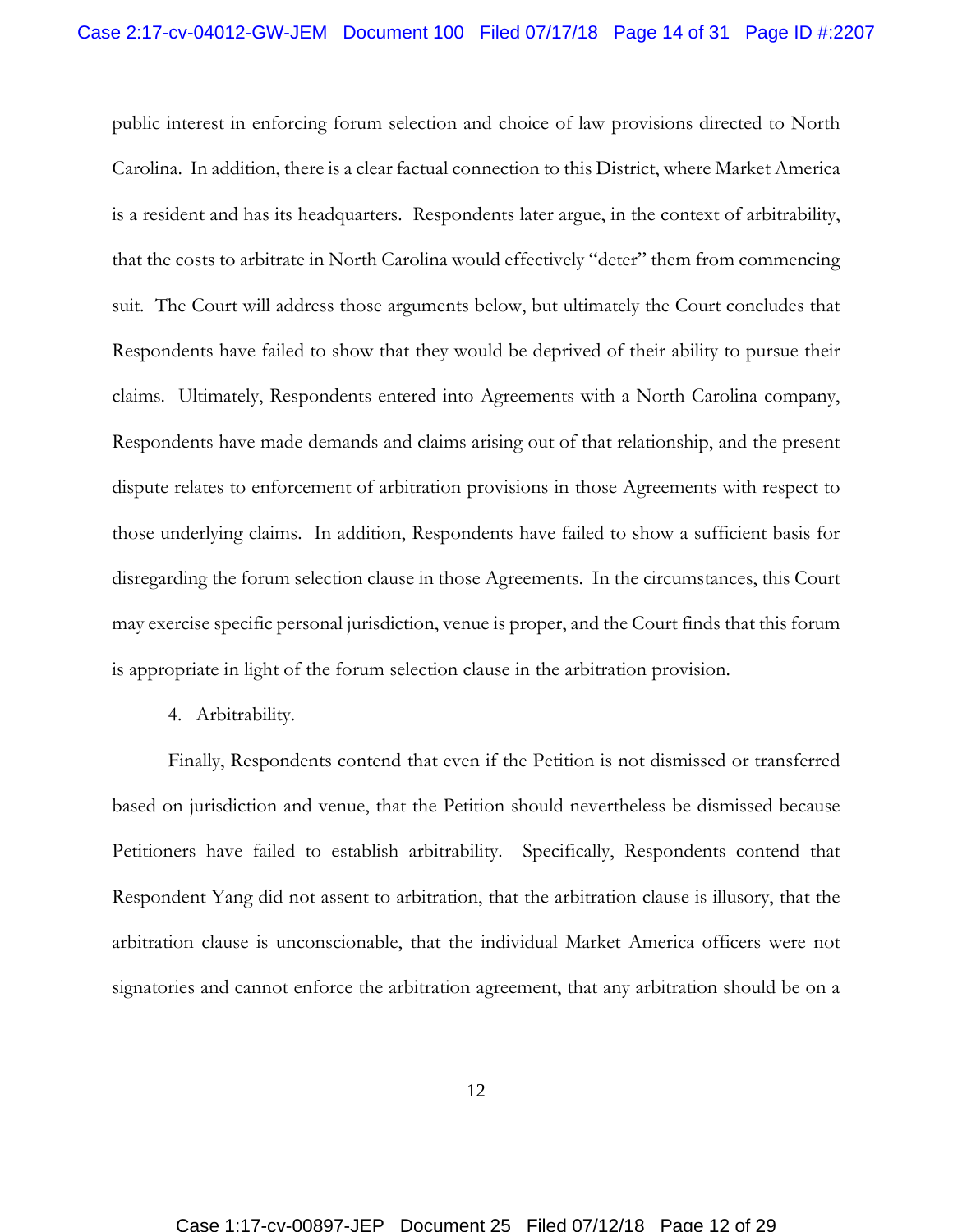class basis, and that the underlying Agreement is void.

a. Assent as to Respondent Yang

Arbitration is a matter of consent, and the burden is on the party seeking to compel arbitration to prove that a valid arbitration agreement exists. Dillon, 173 F. Supp. 3d at 263. Once a party offers "credible, admissible, evidence to support a finding of an agreement to arbitrate, the opponent cannot rely on mere unawareness of whether it made an arbitration agreement." Id. at 264. Instead, the party "must unequivocally deny that there was an arbitration agreement and produce evidence to substantiate the denial." Id. (citing Drews Distrib., Inc. v. Silicon Gaming, Inc., 245 F.3d 347, 352 n.3 (4th Cir. 2001)).

In this case, Respondents Lan and Liu do not dispute that they executed the agreement to arbitrate. However, Respondent Yang submitted an affidavit stating that "on or about 2009" he "signed a one page piece of paper," that "to the best of [his] recollection" did not include any "terms and conditions." (Yang Decl. [Doc. #14-12] ¶ 3.) Market America contends that it required signed agreements with each of its distributors and that "there is no way to become an independent distributor for Market America except by executing the Agreement." (Erhardt Decl. [Doc. #17-5] ¶¶ 4, 7.) Market America also contends that Respondent Yang signed the Agreement online on May 15, 2010, by clicking "I agree" to the Terms and Conditions of the Agreement, and Market America has submitted the Affidavit of its Chief Technology Officer, Eugene Wallace, and a copy of an internal screenshot reflecting the submission in support. (Wallace Decl. [Doc. #17-8] ¶¶ 3-4; Notice, Ex. A [Doc. #17-9]).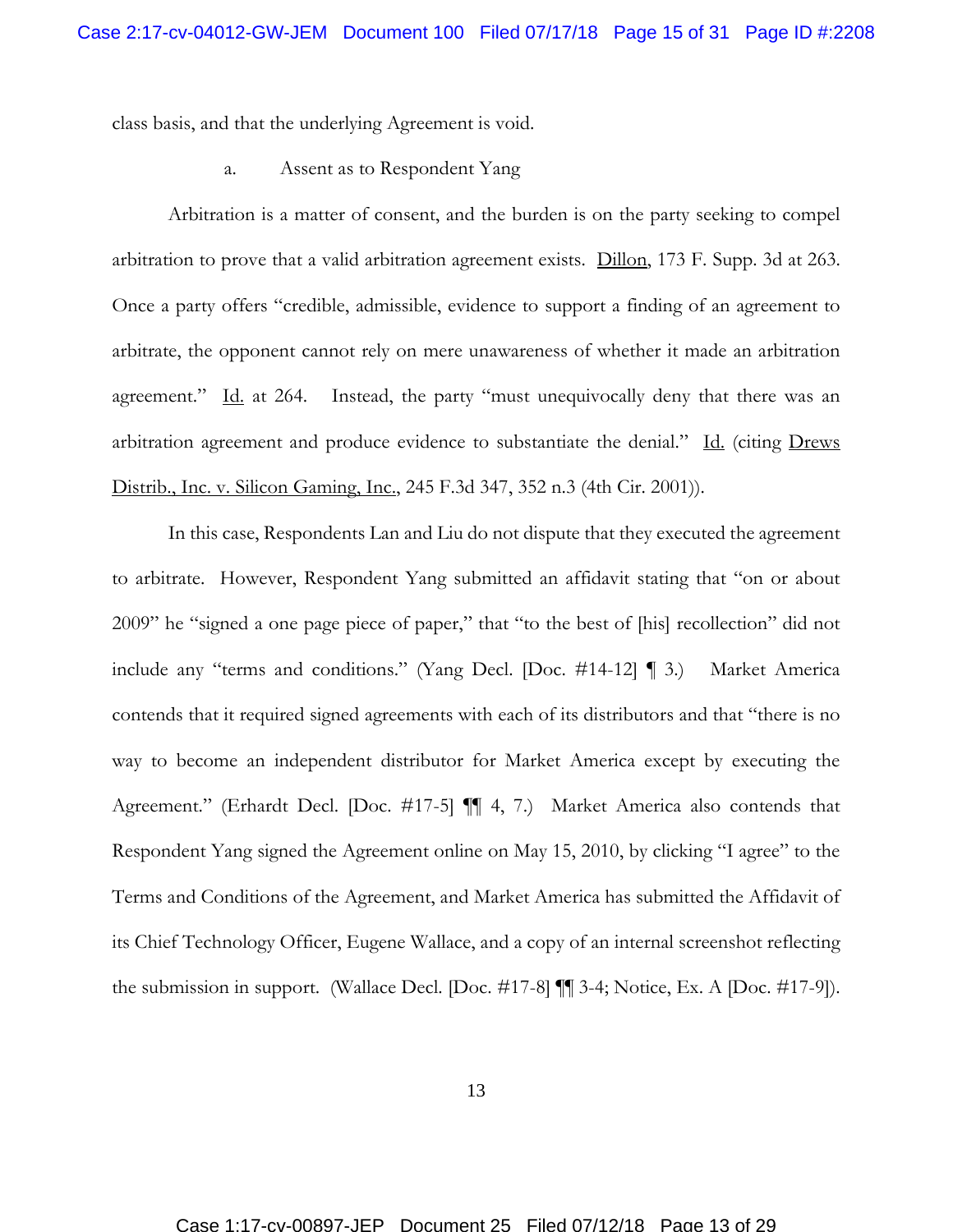Yang disputes this and states that he "never owned a computer."

Market America further contends that Respondent Yang renewed his Market America distributorship in 2010 and 2011 by signing and mailing copies of the Annual Renewal Form.

(Wallace ¶ 16; Notice, Ex. I [Doc. #17-7]). Market America's Annual Renewal Form provides

in relevant part:

By signing this form I acknowledge the incorporation by reference of all changes and/or revisions delineated in official company literature that alter the Independent Distributor Application and Agreement I originally signed

\*\*\*\*

I . . . do hereby renew my Independent Distributor Application and Agreement with Market America as provided in the Independent Distributor Application and Agreement, and I agree to be bound by the terms and conditions of that agreement, including the Market America Career Manual, the Marketing Plan, and the Company's policies and procedures, rules and regulations as amended from time to time.

(Notice, Ex. I). According to Mr. Wallace, from 2012 to 2014, Respondent Yang agreed to

automatically renew Yang's annual membership electronically by clicking "I agree" online to

the following:

Acceptance of Amendments to IDA&A. By agreeing to these terms and conditions for Auto Renewal, you agree to the incorporation by reference of all amendments and/or revisions of the IDA&A as you agreed to it originally, as provided during the previous year in official Market America literature [. . .] You agree to be bound by the Terms and Conditions of that Agreement . . . as amended from time to time."

(Wallace Decl. ¶¶ 16-17)(emphasis supplied). Mr. Yang alleges that he renewed his distributorship "by receiving physical invoices . . . and paying the yearly fee," and also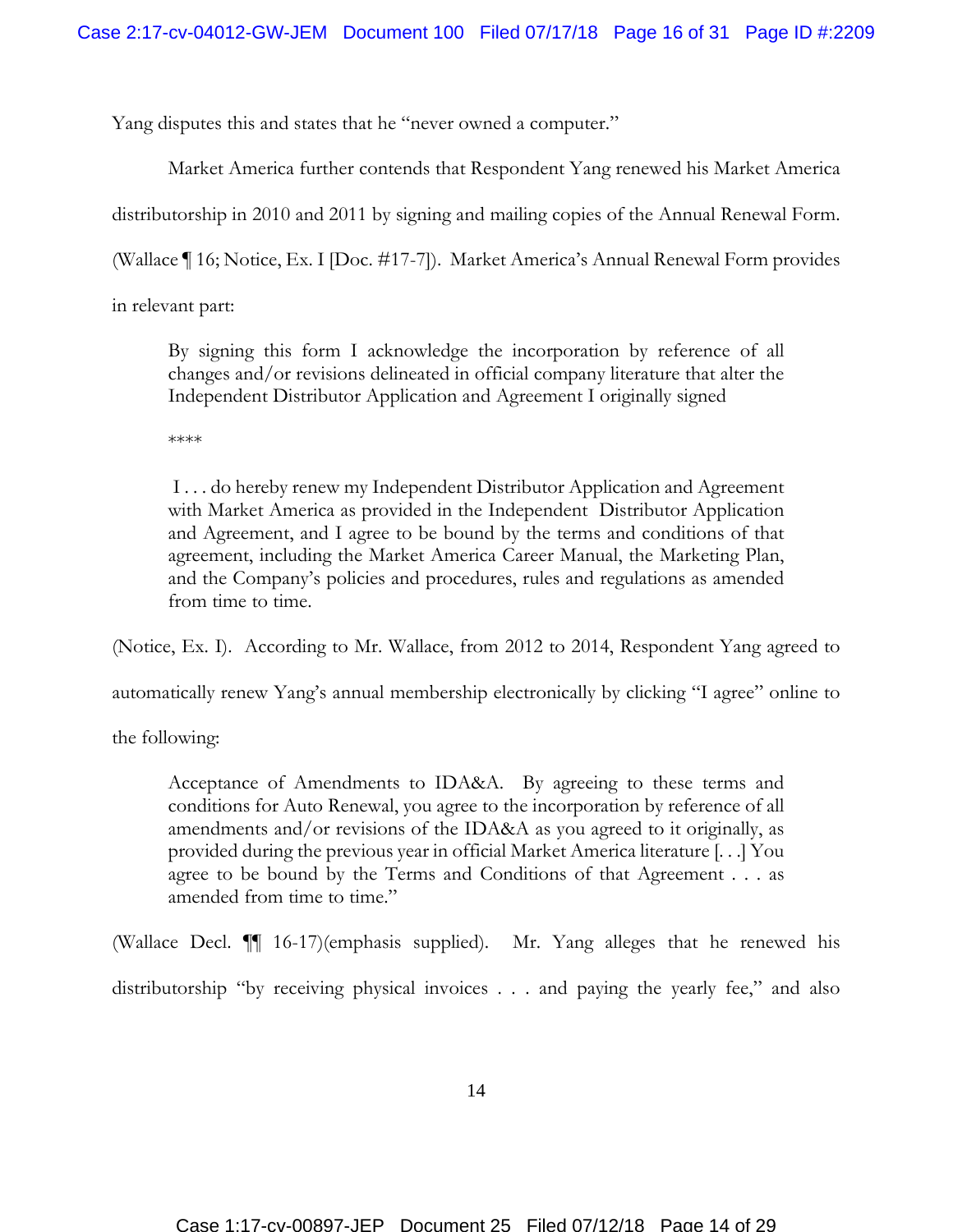acknowledges signing the 2011 Annual Renewal Form which "referred to being bound by the terms and conditions of that [Distributor] [A]greement" but that "[t]o the best of my recollection," no terms and conditions were included with the document he signed. (Yang Decl. **[14-5.**] Respondent Yang states he was presented with the 2011 renewal on a "take it" or leave it basis," and was told he was in danger of "los[ing] all the points and commission that I had earned, and my entire investment" if the document was not executed immediately. (Id. ¶¶ 4-5.) Respondent Yang also acknowledges that he subsequently received a Market America Career Manual in April 2012, and he continued to sign up for Market America by paying the yearly fee.

Even under Mr. Yang's version of events, he signed an Agreement in 2009, and he signed a renewal form in 2011. Mr. Yang does not explain what he signed, does not indicate what the forms said, and does not know if the forms included an arbitration clause. Petitioners have submitted copies of Annual Renewal Forms, hand-signed by Mr. Yang, for 2010 and 2011, and each of those forms specifically includes an agreement to be bound by the terms and conditions of the Distributor Agreement. In addition, Mr. Yang acknowledges that he received a Career Manual in 2012 that included notice of the arbitration clause provisions, and he continued to pay his yearly renewal fee thereafter for 2013 and 2014. Mr. Yang has not unequivocally denied the existence of the arbitration agreement.

Moreover, the Court notes that the claims raised by Mr. Yang all arise from the Distributorship Agreement that contained the arbitration clause that he does not recollect.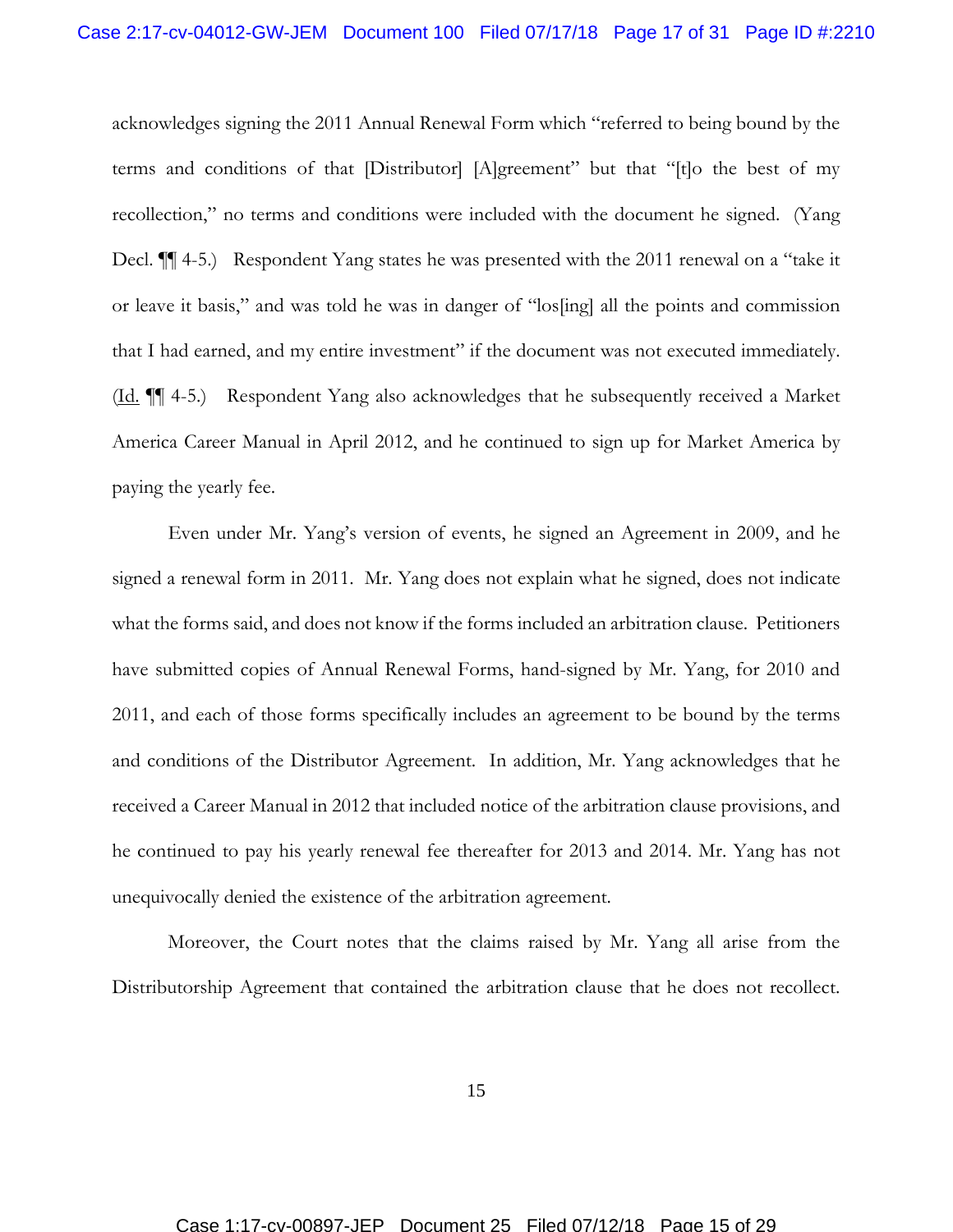The Fourth Circuit has explained that, where "the issue is whether the underlying claims are such that the party asserting them should be estopped from denying the application of the arbitration clause," a court should "examine whether the plaintiff has asserted claims in the underlying suit that, either literally or obliquely, assert a breach of a duty created by the contract containing the arbitration clause." American Bankers Ins. Group. v. Long, 453 F.3d 623, 629 (4th Cir. 2006). Notably, in pursuit of a recovery on the underlying claims in the California Action, Respondent Yang paints a different picture of his relationship with Market America and his access to company information. Respondents collectively allege that they "joined Market America and have become distributors," (Petition, Ex. 2  $\P$  1, 8, 68), that they "signed up with MarketAmerica," and that they now seek "to rescind contracts/agreements" they have made. (Id. ¶¶ 166, 168, 105). According to Respondents, including Mr. Yang, Market America "contractually requested [Respondents] . . . acknowledge that they had read and reviewed the current version of [its] Policies at the time they joined Market America, [and] to abide by the terms of the current version of the Policies," that were available to Respondents "through Market America's website at all times." (Id. ¶ 194). Thus, Respondents' claims in the California Action include assertions that Market America had fully disclosed policies that Respondents had access to, and required contractual agreements from the inception of their relationship, and in light of those assertions and the nature of the claims raised in the California Action, Respondents should be estopped from denying the existence of the Agreement, and all its terms, here.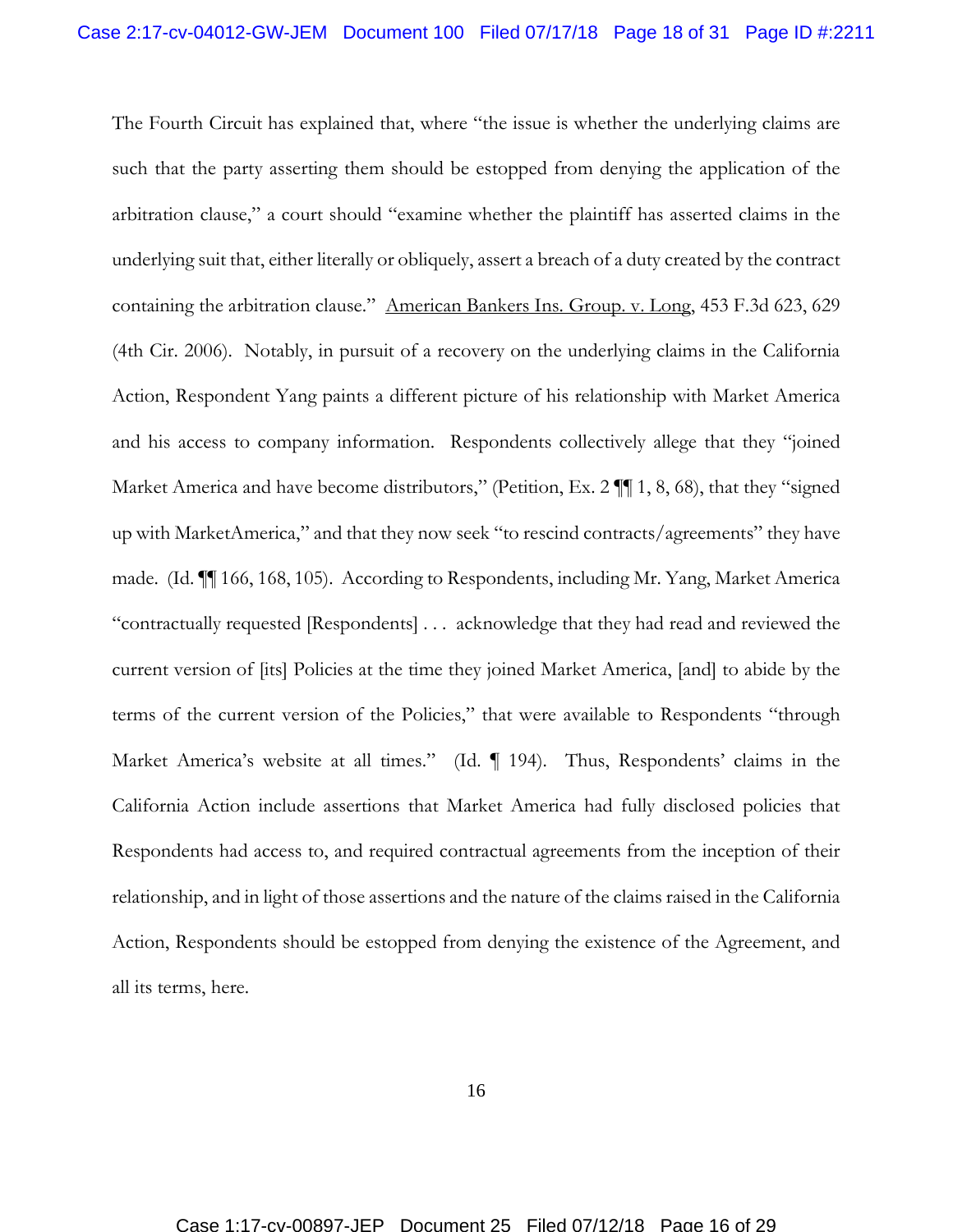The Court also notes that a consent to arbitration can be found even if the arbitration agreement was not formally signed, and may be shown based on an agreement that incorporates the arbitration provisions by reference. In Krusch v. TAMKO Bldg. Products, Inc., 34 F. Supp. 3d 584 (M.D.N.C. 2014), an agent for a party was provided samples of a roofing shingle containing a warning on each shingle that its purchase was subject to terms and conditions and that a copy could be obtained from a distributor or by contacting the company. Id. at 588-89. The incorporated materials contained an arbitration clause. The district court concluded that the incorporation-by-reference of a document containing an arbitration agreement was sufficient to provide constructive notice of the document's terms. Id. at 588-90. Here, Respondent Yang executed one or more documents which incorporate by reference the Distributor Agreement, and he also continued to make annual renewals after being provided with the Career Manual that gave additional notice of the arbitration provisions. Therefore, when coupled with Respondents' acknowledgement that Market America's policies were fully accessible, the Court will not permit Mr. Yang to commence suit based on the Distributorship Agreement but ignore its complete terms. In light of the record presented, the Court finds that all of the Respondents assented to the arbitration agreement, and Respondent Yang has not created a genuine factual dispute on this issue.1

 $\overline{a}$ 

<sup>&</sup>lt;sup>1</sup> The Court notes that if Respondent Yang could create a genuine factual dispute on this issue, the remedy would not be dismissal, but would instead be an evidentiary hearing in this Court at which Yang could testify and both sides could present evidence. It does not appear that such a proceeding is necessary here, for the reasons set out above. The Court also notes that Respondent Yang's ability to act as a class representative could be affected if he contends that, unlike other potential class members, he did not enter into the Distributorship Agreement.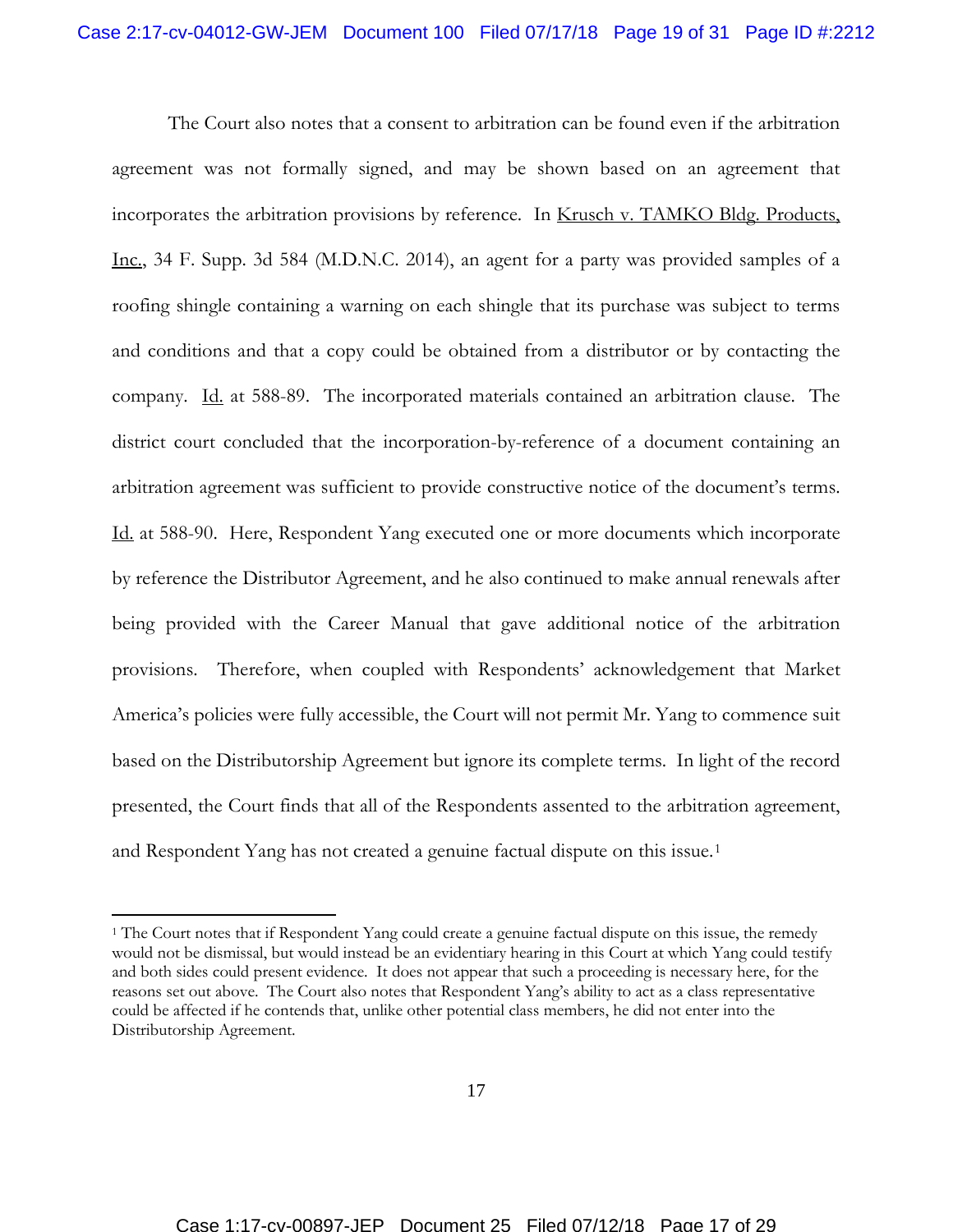#### b. Illusory Contract

Respondents contend that Market America's unilateral right to amend the Agreement renders it illusory and unenforceable. (Resp'ts' Br. at 11-12; Resp'ts' Reply [Doc. #18] at 5). Respondents rely on Hooters of America, Inc. v. Phillips, 173 F.3d 933, 938 (4th Cir. 1999), for support. In that case, the agreement to arbitrate covered an employment contract, and arbitration was to be conducted by rules and procedures "as promulgated by the company from time to time." Id. at 936. The company's rules provided that two of three arbitrators were to be selected from a list it created, with no restrictions on who it could designate to serve (including its managers), that even after commencement of the arbitration the company alone could expand the scope of the arbitration, that only employees were required to provide notice of its claims, that the company could seek a summary dismissal of claims, and that the company alone retained the right to vacate an arbitration award under certain circumstances. Id. at 938-39. The Fourth Circuit found that these arbitration rules, "when taken as a whole . . . are so one-sided that their only possible purpose is to undermine the neutrality of the proceeding." Id. at 938. The Fourth Circuit concluded that the company "materially breached the arbitration agreement by promulgating rules so egregiously unfair as to constitute a complete default of its contractual obligation to draft arbitration rules and to do so in good faith." Id. at 938. In a more recent case, a district court applied the rationale of Hooters, and determined that the arbitration clause in a contract was enforceable because the right to modify or revoke the ADR procedure required 30 days notice, and because modifications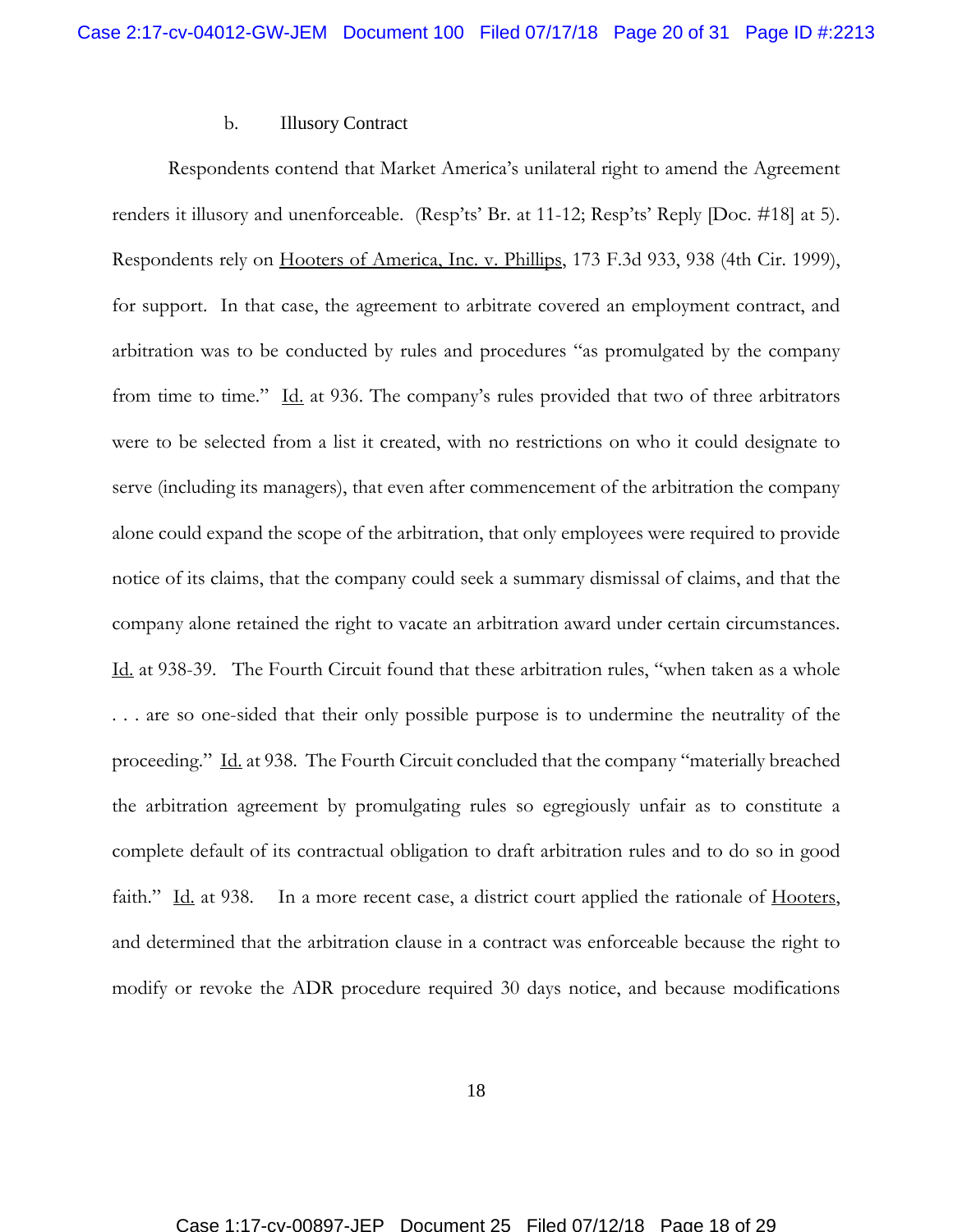could not be made retroactively. Curtis v. GE Capital Corp., 5:12-CV-133, 2013 WL 4212932, at \*4 (W.D.N.C. Aug. 15, 2013).

In the present case, the arbitration provision requires arbitration in accordance with the rules of the American Arbitration Association, an independent forum, and provides that each party may seek emergency or provisional relief in state court. As Respondents correctly point out, the Distributorship Agreement permits Market America to amend the entire Agreement, and therefore presumably the arbitration clause, by providing notice in an official company publication or communication. According to the declaration of Market America's Chief Technology Officer, Eugene Wallace, Market America has not made any changes to the arbitration provision from 2010 to 2016. (Wallace Decl. ¶ 14.) Thus, while the principles outlined by the Fourth Circuit in <u>Hooters of America, Inc.</u>, are instructive, the facts here are more closely aligned with those of Curtis. Similarly, a clause like the one here, permitting the terms to be "periodically amended," was determined to be proper and not illusory in Abdullah v. Duke University Health System, Inc., 5:09-CV-8, 2009 WL 1971622, at \*4 (E.D.N.C. July 8, 2009). The court there found that an arbitration clause in an employment agreement requiring the employer and employee "to utilize this procedure to resolve disagreements falling within its scope, suggests that [ the employer] may not avoid the dispute resolution process by altering the terms . . . so that it is no longer bound by it" was not illusory under North Carolina law. Id. (internal quotation omitted). The Fourth Circuit has reached similar results in interpreting contracts under differing state laws. See e.g., American General Life and Acc. Ins.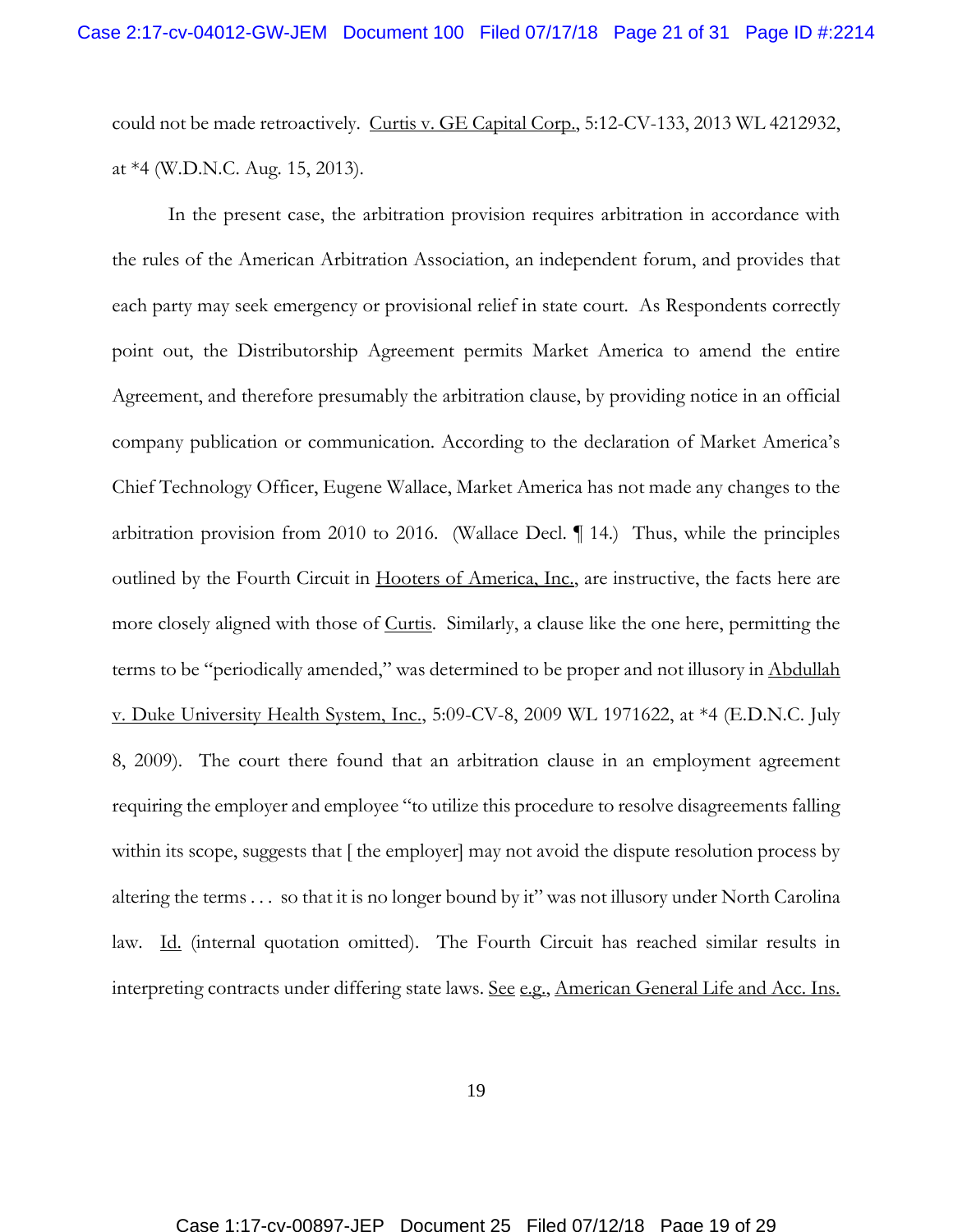Co. v. Wood, 429 F.3d 83, 91 n.5 (4th Cir. 2005) (under West Virginia law, an arbitration agreement was not illusory where plaintiff could amend its terms or discontinue the program at its discretion); Hill v. Peoplesoft USA, Inc., 412 F.3d. 540, 543-44 (4th Cir. 2005). Here, the requirement of formal publication or communication to Respondents provides notice of any changes to the Career Manual, the rules governing arbitration are set by the independent American Arbitration Association, and consistent with Abdullah, a court will not interpret the arbitration clause to allow Market America to avoid the dispute resolution process by altering its terms – which there is no record that it has attempted to do. Based upon these findings, the Court concludes that Respondents have not established that the agreement to arbitrate is illusory.

## c. Unconscionability

Respondents maintain that the arbitration clause in the Agreement is procedurally and substantively unconscionable. (Resp'ts' Br. at 12-17.) The Federal Arbitration Act "reflects 'a liberal federal policy favoring arbitration agreements,' and 'courts must place arbitration agreements on an equal footing with other contracts, and enforce them according to their terms."" Mansfield v. Vanderbilt Mortg. Finance, Inc., 29 F. Supp. 3d 645, 652 (E.D.N.C. 2014) (quoting *AT&T Mobility LLC v. Concepcion*, 563 U.S. 333, 339 (2011). "Under North Carolina law, a contract is unconscionable 'only when the inequality of the bargain is so manifest as to shock the judgment of a person of common sense, and where the terms are so oppressive that no reasonable person would make them on the one hand, and no honest and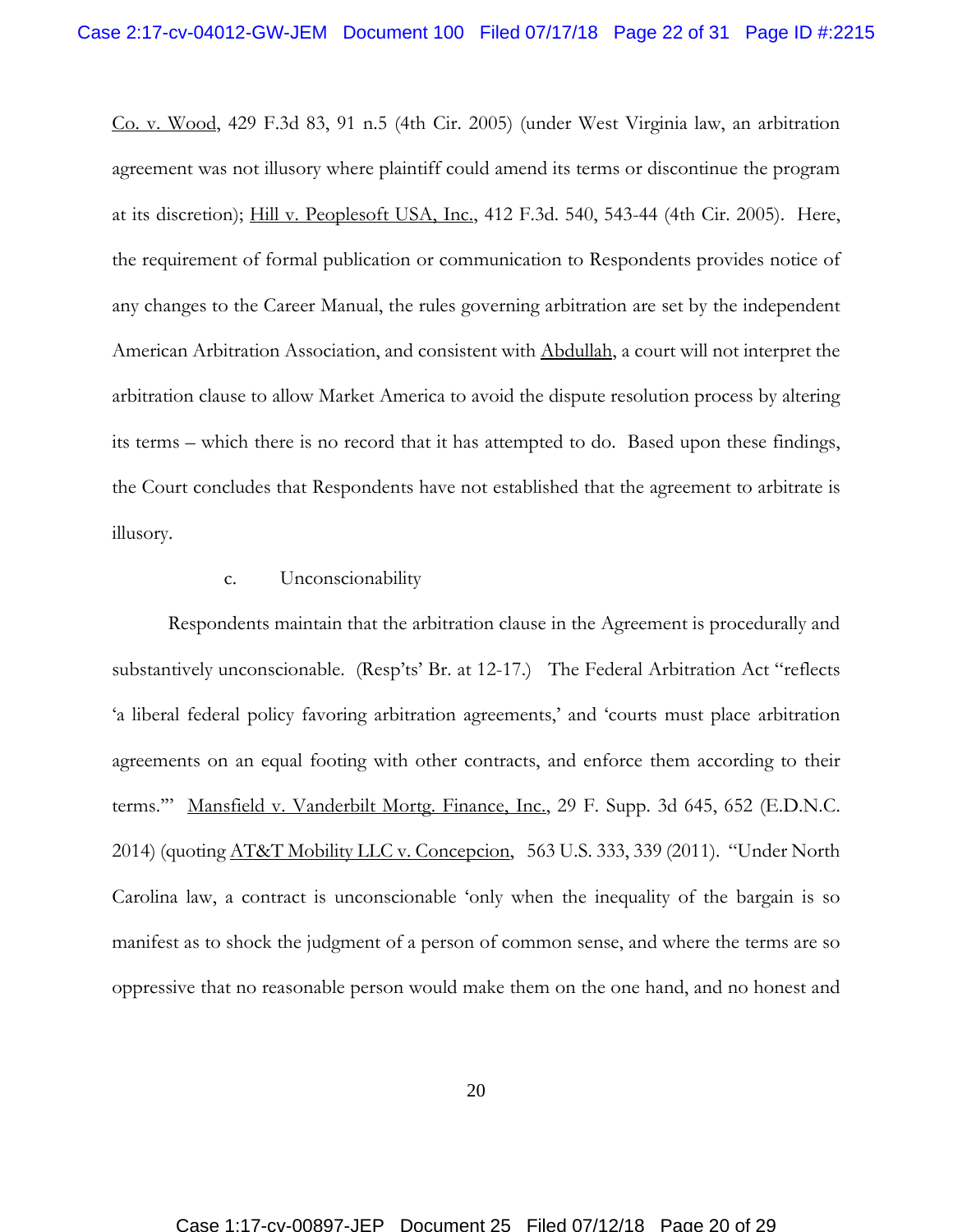fair person would accept them on the other."" Id. at 653 (quoting Brenner v. Little Red. Sch. House Ltd., 302 N.C. 207, 213 (1981)). A party must prove both procedural and substantive unconscionability to prevail on this defense. Tillman v. Commercial Credit Loans, Inc., 362 N.C. 93, 102-03 (2008). Procedural unconscionability "involves bargaining naughtiness in the form of surprise, lack of meaningful choice and inequality of bargaining power." Id. (internal quotation omitted.) Substantive unconscionability refers to "harsh, one-sided, and oppressive contract terms." Id. at 103.

## (i) procedural unconscionability

Although all Respondents raise the issue of procedural unconscionability, only Respondent Yang's declaration offers some factual support, and the Court notes that the remaining respondents may not rely on facts particular to Respondent Yang. Respondents contend, via argument of counsel, that the Distributor Agreement was "boilerplate,"2 the font size is small, they have less bargaining power as compared to [Market America] and that [Market America] drafted the [Agreement]." (Resp'ts' Br. at 13.) Although Respondents contend that the language in the Agreement was not explained to them, only Respondent Yang provides some support, and then only as to a single Annual Renewal in 2011 which he contends was presented on a "take it or leave it" basis. Further, while all Respondents

 $\overline{a}$ 

<sup>2</sup> Respondents' arguments at times, inextricably intertwine complaints regarding the entire Agreement and the arbitration clause itself. "[T]he Supreme Court cautioned that the generally applicable contract defense of unconscionability may not be applied in a manner that targets the existence of an agreement to arbitrate as the basis for invalidating that Agreement." Muriithi v. Shuttle Express, Inc., 712 F.3d 173, 180 (4th Cir. 2013) (citing AT&T Mobility LLC v. Concepcion, 563 U.S. 333 (2011).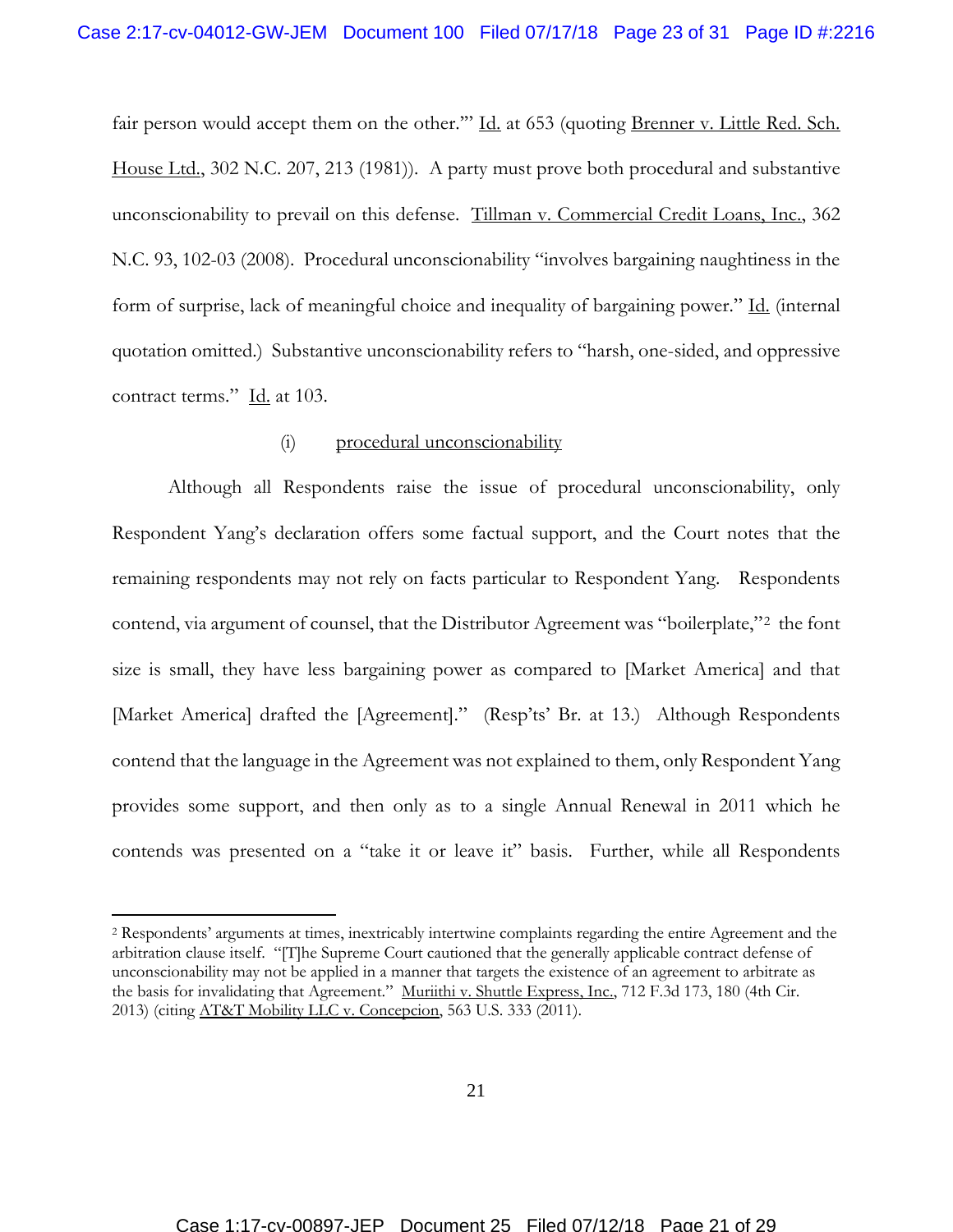collectively argue that they did not receive a Career Manual, this contention is only supported by Respondent Yang's statement that a Career Manual was first provided in 2012. Thus the Court notes that, apart from Respondent Yang, the record does not reflect the circumstances surrounding the execution of the agreements, or any issue involving the availability of documents or information prior to executing the agreements. In addition, even as to Respondent Yang, the contentions do not appear to rise to the level of procedural unconscionability. See Torrence v. Nationwide Budget Finance, 232 N.C. App. 306, 333-34 (2014). As to Respondents Lan and Liu, the Court notes that their allegations are insufficient to raise a concern regarding procedural unconscionability, as no allegations are made regarding facts surrounding the execution of their Agreements with Market America.

#### (ii) substantive unconscionability

Respondents claim that the arbitration agreement is substantively unconscionable because of excessive costs to arbitrate; because Market America need not submit its claims to arbitration in all cases; because the pre-arbitration grievance procedure is unfair, causes delay and is futile; and because the required grievance process is not designed for the claims Respondent's intend to pursue in federal court. (Resp'ts' Br. at 14-17.) Market America maintains that challenges to the arbitration process, including costs, are not proper at this point, that regardless, arbitration costs are not prohibitive, that Market America does not have a unilateral right to file suit in court, and that that the grievance procedure is not applicable or required with respect to Respondents' claims. (Pet'rs' Br. [Doc. #16] 18-20.)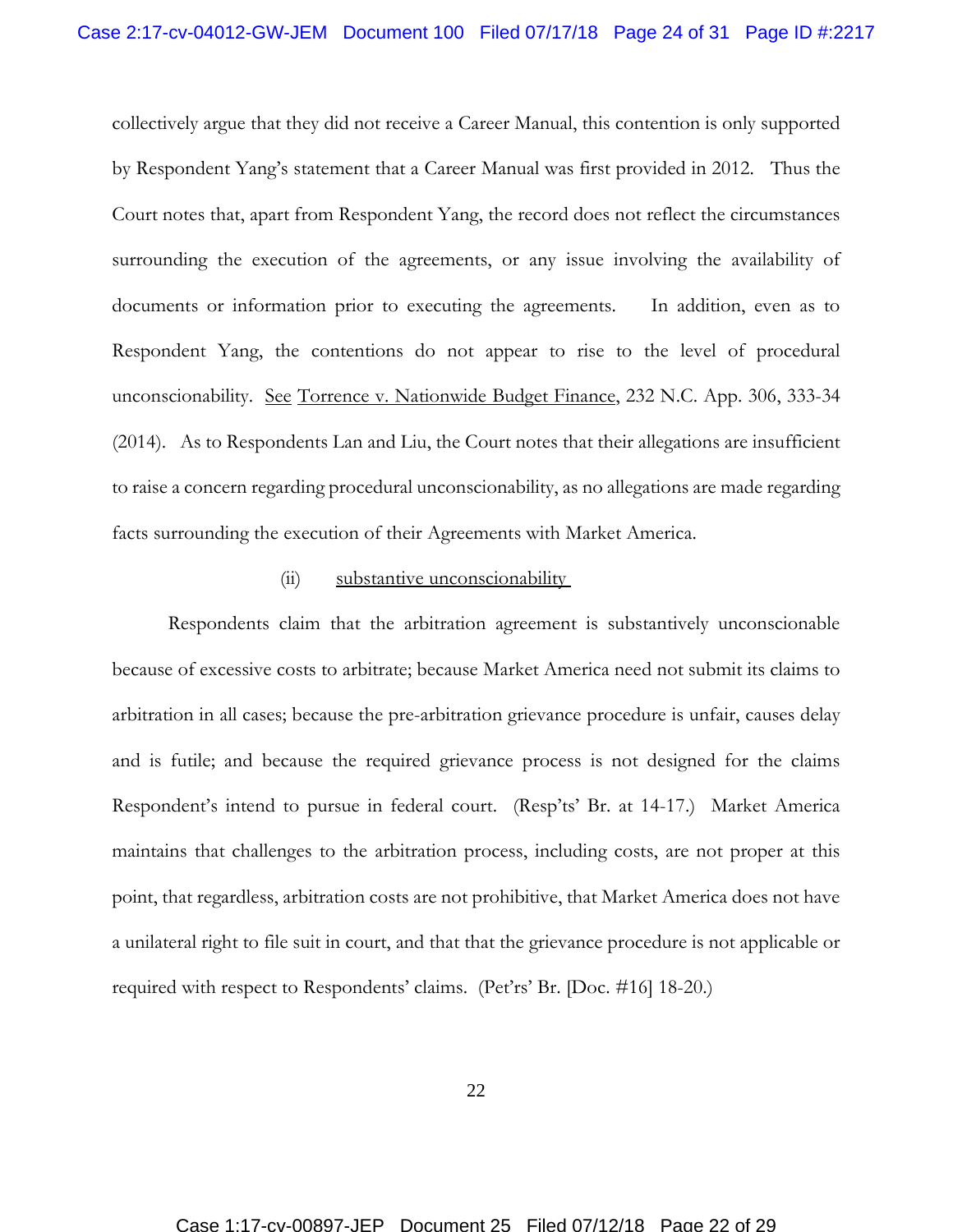Addressing first the costs of arbitration, the Fourth Circuit, following Green Tree Fin. Corp. Ala. v. Randolph, 531 U.S. 79 (2000), recognized that to invalidate an arbitration agreement on the basis of costs, a party must present evidence on the likelihood of prohibitive arbitration costs, including cost of arbitration, an ability to pay, and the difference in costs between arbitration and litigation. Muriithi, 712 F.3d at 181. Respondents contend that the cost of travel to North Carolina together with the costs of arbitration, in light of the amount of damages they are claiming, "would deter" each of them from maintaining this action. (Yang Decl. ¶¶ 10-16; Lan Decl., Ex. M [Doc. #14-13] ¶¶ 4-11; Liu Decl., Ex. N [Doc. #14-14] ¶¶ 4-11). However, the factual declarations are problematic in light of the fact that the underlying merits are pled as a class-action and the costs figures presented appear to assess each of the three Respondents with the entire cost of the class litigation. For example, Respondent Lan alleges a loss of "approximately \$7,000 as a result of [the] pyramid scheme" and that "it would cost me a minimum of approximately \$101,500 to arbitrate any claim," including a filing fee of "between \$5,000 and \$65,000 (depending on whether class damages are considered in apportioning the fee on the sliding scale and whether a flexible fee is selected) . . . and a proceed fee of \$9,000 and a final fee of \$12,500," in addition to a \$150 processing fee, and an arbitrator fee of \$75,000 to include 10 to 15 trial days. (Lan Decl. ¶¶ 5-6, 9, 11.) Respondent Liu makes similar claims as to the cost of arbitration and estimates losses of \$10,000. (Liu Decl.  $\P$  10-11.) Respondent Yang estimates a loss of \$60,000, with similar costs. (Yang Decl. ¶¶15-16.) The Court finds that Respondents' estimates are inconsistent with the costs published by the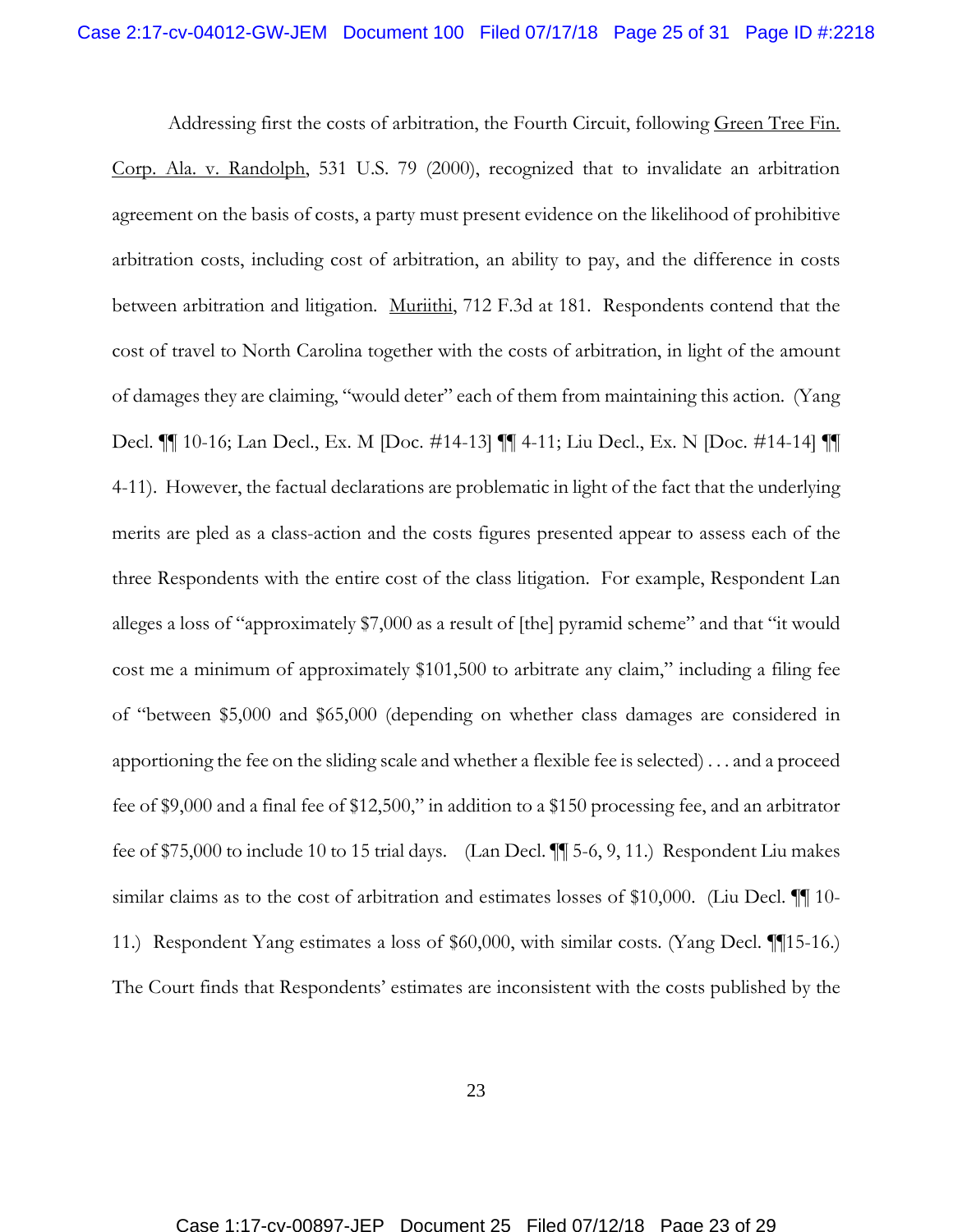American Arbitration Association ("AAA"). According to its fee schedule, the AAA assesses an initial fee in excess of \$7,000 and a final fee of \$12,500 only for those cases in which damages are claimed in excess of \$10,000,000. (Townsend Decl., Ex. E [Doc. #17-1]). Thus, while it appears that each declaration asserts a relatively small dollar claim, the cost figures reflect 10 to 15 days of arbitration, with each individual respondent appearing to bear the entire costs. Petitioners point out that the filing fee for each of the Respondents' individual claims appears to be \$750 with an additional \$800 final fee at the conclusion of the arbitration (plus the costs of the arbitration itself). As in  $Murithi$ , Respondents' estimates "bear[ ] no relation to the facts of the present case." Murithi, 712 F.3d at 183. On the record presented, the Court cannot find that Respondents have met their "substantial burden of showing a likelihood of incurring prohibitive arbitration costs." Id. at 181 (internal quotation omitted).

 Next, Respondents contend that the Agreement is unconscionable because the arbitration provision is not mutual, in that Market America retains the unilateral right to proceed in court. However, the arbitration clause in Section 20 of the Agreement applies equally to all parties.

Respondents also contend that the Agreement is unconscionable because it requires compliance with an internal grievance process that Respondents contend is an unfair process with a short, non-mutual, period of limitations, and no purpose other than delay. (Resp'ts' Br. at 14-17). However, Market America agrees that its internal grievance procedures do not apply to the claims raised by Respondents because Respondents' dispute is with Market America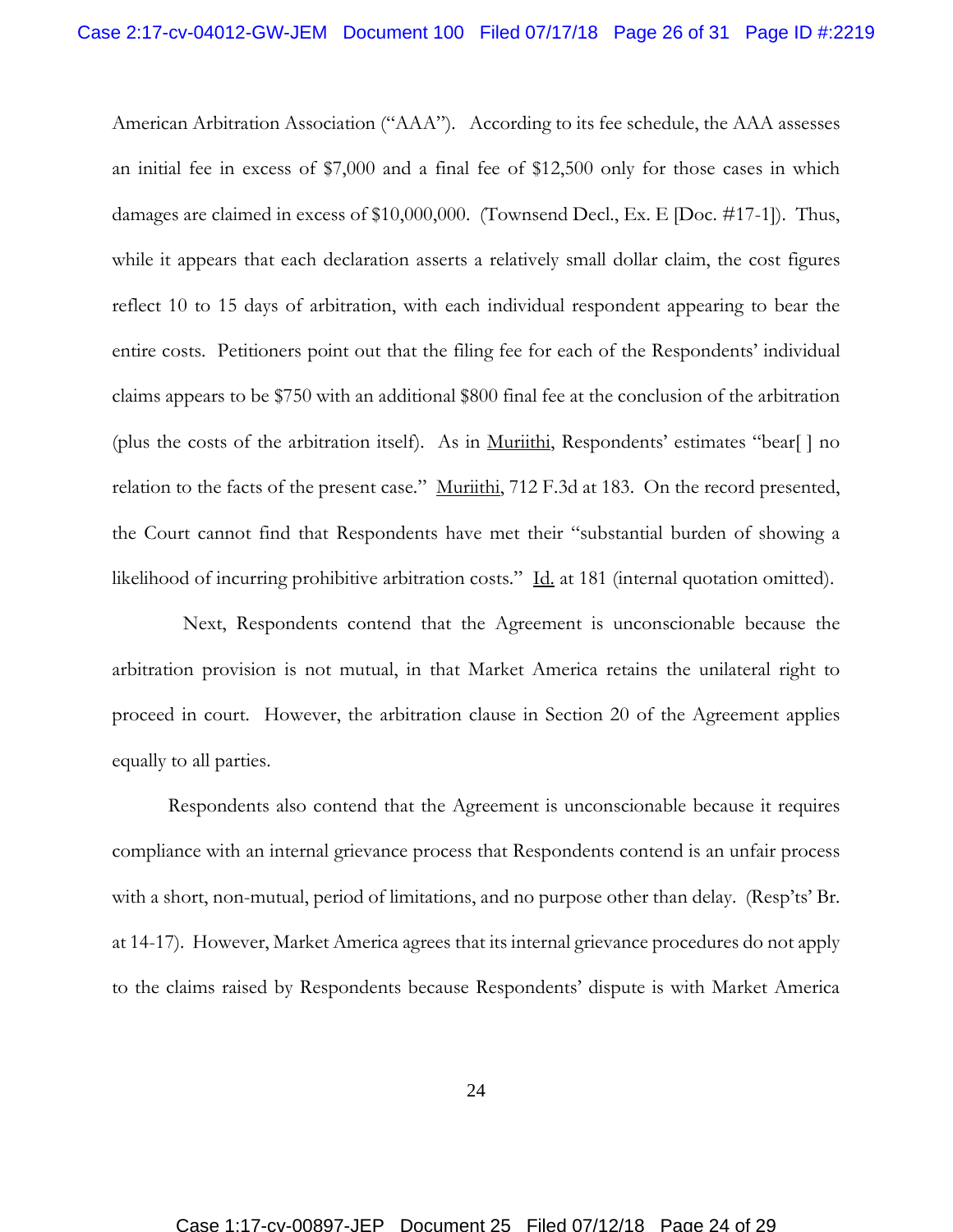directly.<sup>3</sup> (Pet'rs' Br. at 10-11.) Thus, Respondents' contentions regarding the grievance process do not render the Agreement unconscionable, since all parties agree that the grievance process does not apply and is not required for the underlying claims raised by Respondents, and this interpretation is consistent with the provisions of the Career Manual.

#### d. Non-Signatories

 $\overline{a}$ 

Respondents contend that the individual Petitioners (Market America officers James Howard Ridinger, Loren Ridinger, and Marc Ashley) are not signatories to the Distribution Agreement and therefore are not entitled to invoke the arbitration clause of the Agreement. However, under North Carolina law, non-signatories to an arbitration agreement may enforce its terms if "their alleged liability arises from his actions as an agent of the corporate signatory to the arbitration agreement." Ellison v. Alexander, 207 N.C. App. 401, 412 (2010). Finding otherwise would allow a party to "too easily avoid the arbitration agreements that they signed with corporate entities." Collie v. Wehr Dissolution Corp., 345 F. Supp. 2d 555, 562 (M.D.N.C. 2004) (quoting <u>Davidson v. Becker</u>, 256 F. Supp. 2d 377, 384 (D. Md. 2003)). Similarly, with respect to Market America Worldwide, the Court notes that "[w]hen the charges against a parent company and its subsidiary are based on the same facts and are inherently

<sup>3</sup> Market America's Career Manual explains, under the heading "Distributor Grievances and Complaints," that "Distributors having grievances or complaints regarding business practices or conduct relative to their Market America business should first report it to their upline leadership, who should review the matter and try to resolve it in the field." (Career Manual (Doc. # 14-1] Ch. 14, Sec. 8 at 52-53.) According to Market America's general counsel, Clement Erhardt, disputes arising under the Career Manual are "handled by the Dispute Resolution Board" and the Board does not hear disputes arising under the Agreement. (Erhardt Decl. [Doc. #17-5] ¶16.)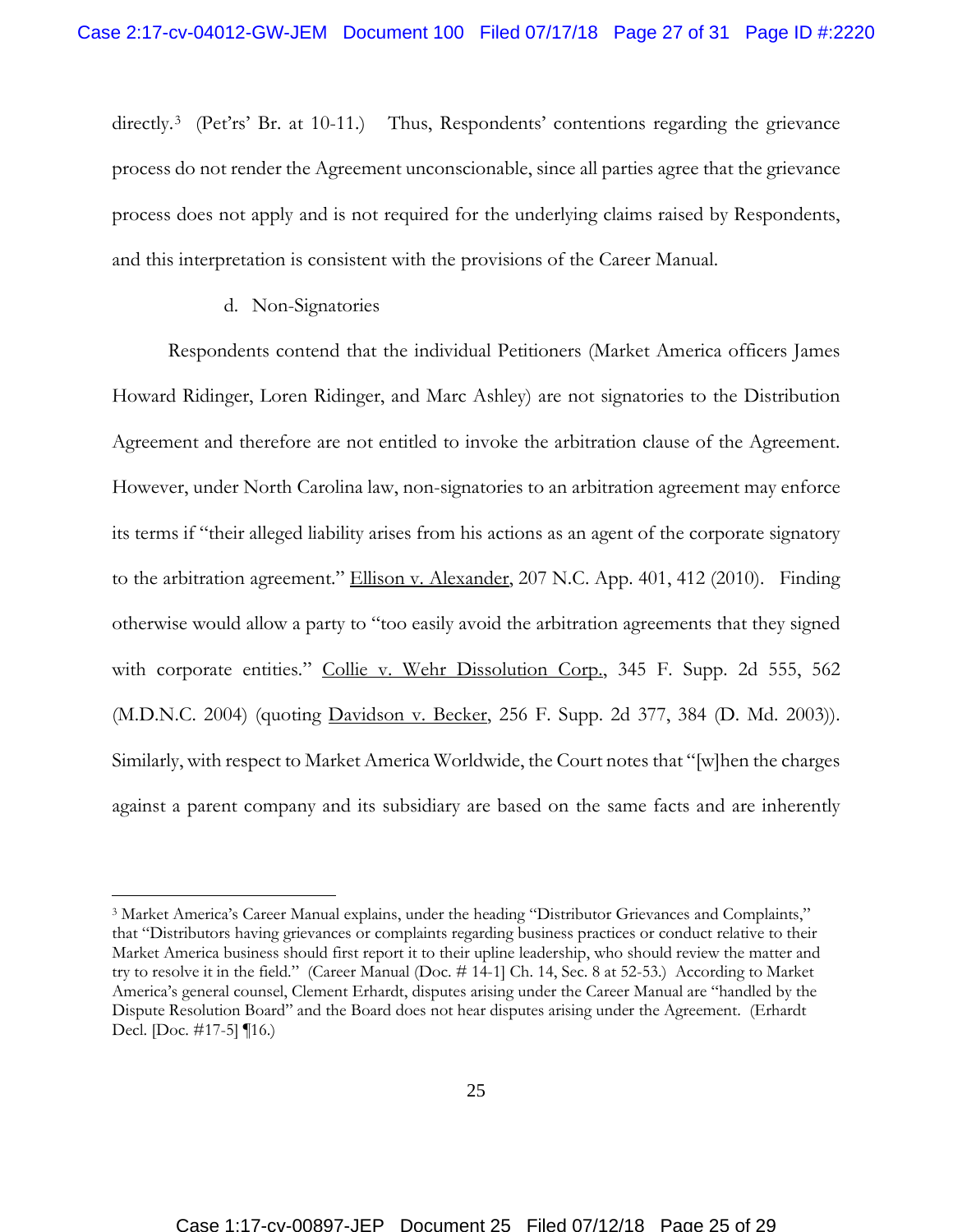inseparable, a court may refer claims against the parent to arbitration even though the parent is not formally a party to the arbitration agreement." *[.]. Ryan & Sons, Inc., v. Rhone Poulenc* Textile, S.A., 863 F.2d 315, 320-21 (4th Cir. 1988).

The complaint in the California Action alleges conduct by the individual Petitioners to promote and carry out what Respondents contend is an illegal pyramid scheme. The complaint also alleges that Market America and the individual Petitioners "were members of a single association, with each member exercising control over the operations of the association [and] that each and all of the acts herein alleged as to each defendant was authorized and directed by the remaining defendants, who ratified, adopted, condoned and approved said acts with full knowledge of the consequences thereof, and memorialized the authority of the agent in a writing subscribed by the principal." (Petition, Ex. 2 [Doc. #1-2] ¶¶ 25-26.) Although some of the claims here sound in tort, a party may not "use artful pleading to avoid arbitration." American Bankers Insurance Group v. Long, 453 F.3d 623, 630 (4th Cir. 2006) (internal quotation omitted). Because the Respondents' allegations in the California Action treat the Petitioners as part of a single enterprise sharing responsibility for the conduct of the enterprise, the Court finds it appropriate for Petitioners to defensively invoke the Agreement's arbitration clause in this instance.

## e. Class Actions

Respondents contend that if the Court compels arbitration, the arbitration should be permitted on a class-wide basis. (Resp'ts' Br. at 18.) Petitioners maintain that the language of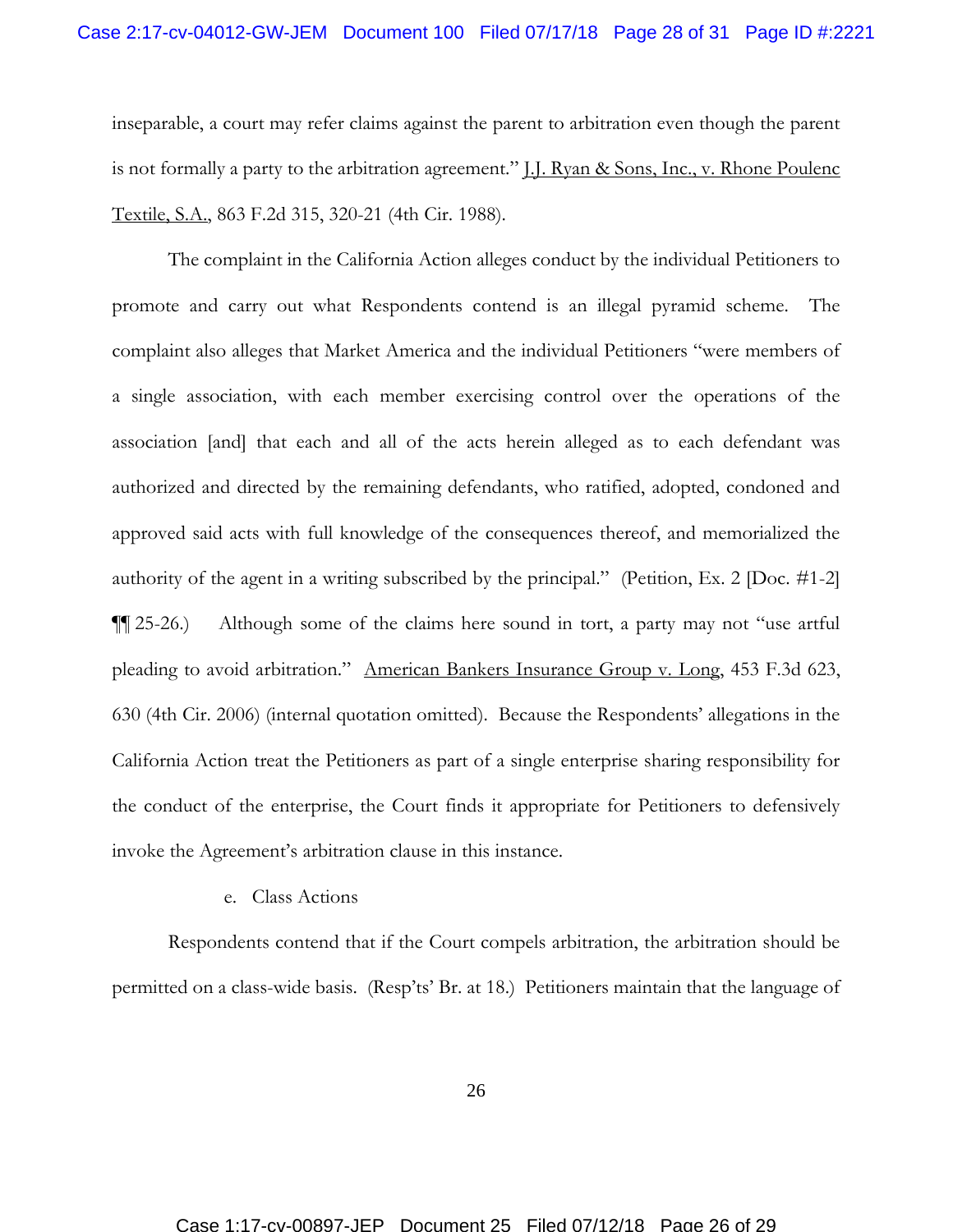the arbitration clause cannot be read to fairly permit class-wide arbitration. (Resp. [Doc. #16] at 23-24.) In resolving this issue, Courts look to the terms of the arbitration clause "to avoid forcing parties to resolve their disputes though means not intended at the time of contract formation." Dell Webb Communities, Inc. v. Carlson, 817 F.3d 867, 873 (2016). The Supreme Court has "found that 'class action arbitration changes the nature of arbitration to such a degree that it cannot be presumed the parties consented to it by simply agreeing to submit their disputes to an arbitrator." Id. at 875 (quoting Stolt-Nielsen S.A. v. AnimalFeeds International Corp., 599 U.S. 662, 685 (2010)). In the present case, the Petitioners note that the arbitration clause is not written in the plural, repeatedly referencing "you" and making no provision for class-wide litigation. Respondents counter that the agreement's reference to "any controversy or claim" is sufficiently ambiguous to encompass class-wide arbitration. (Resp'ts' Br. at 18.) However, Respondents' argument conflates 'claims' with 'parties', and the Court does not find that Petitioners have consented to arbitrate on a class-wide basis by merely consenting to arbitration. Therefore the Court concludes that the reference to "any claim or controversy" is not sufficient to reflect an agreement to class-wide arbitration.

f. Void Agreement

Lastly, Respondents maintain that arbitration cannot be compelled because the Distribution Agreement is void and unenforceable as an illegal pyramid scheme under North Carolina law. The Court notes that this argument goes to the merits of the Parties' dispute and therefore arises after "the obligation to arbitrate a matter is established," and is a matter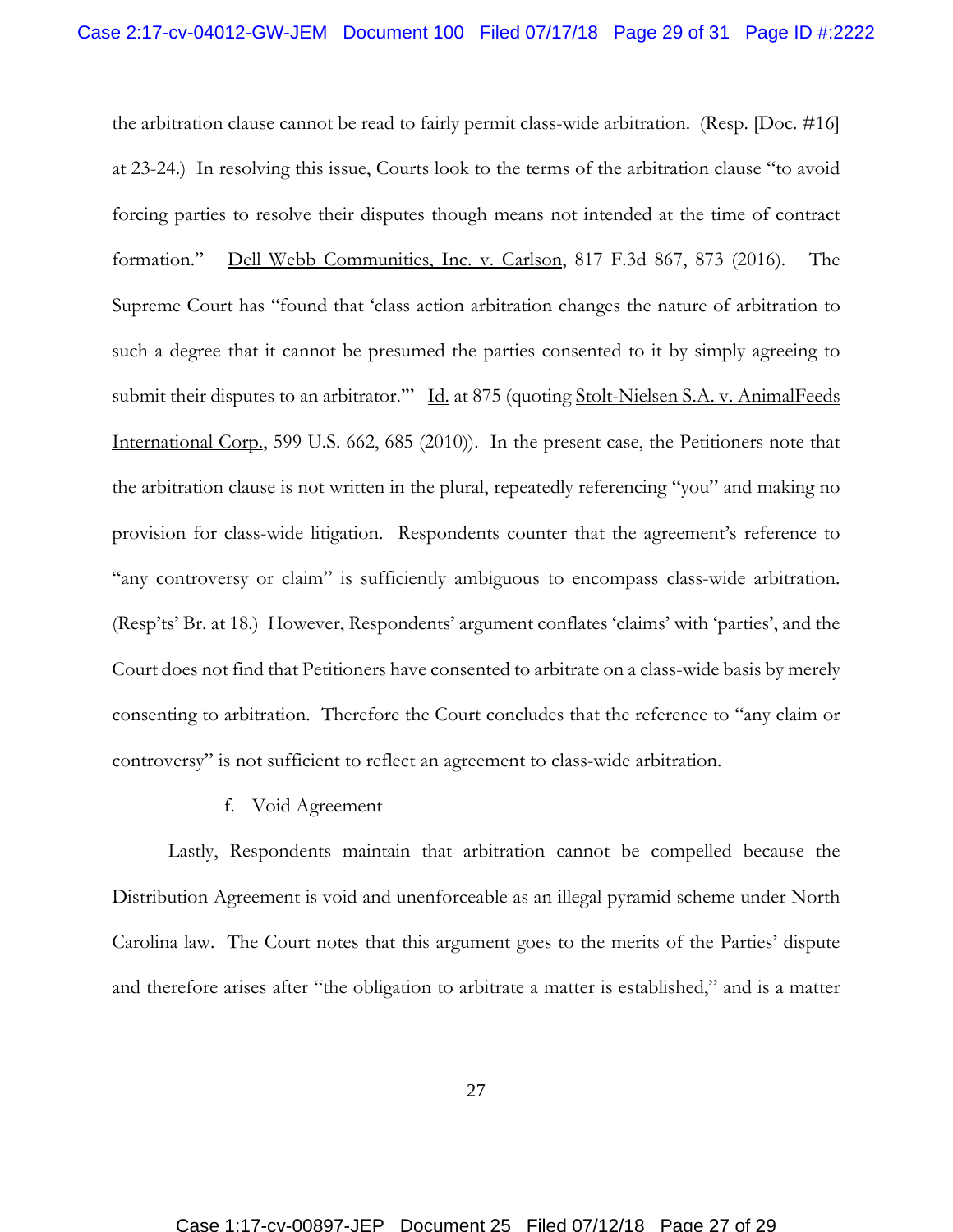for the arbitrator to decide. See Dell Webb Cmtys, Inc., 817 F.3d at 873. This issue does not impact the arbitrator's "underlying power" to arbitrate. Id. at 873-74. Respondents' arguments concern whether the business model of Market America is in fact an illegal pyramid scheme that does not comply with applicable law. Because the Court has concluded that the parties have agreed to arbitrate their disputes, an arbitrator will ultimately resolve this issue in the first instance.

5. Motion to Strike

Respondents have submitted evidentiary objections together with a request to strike portions of declarations [Doc. # 19] submitted on behalf of Petitioners. Respondents contend that the declarations contain inadmissible statements for a variety of reasons, including because extrinsic evidence interpreting contractual documents should be excluded; the statements reflect legal conclusions and lack a factual foundation; certain statements are speculative, conclusory and constitute hearsay; the statements are vague and ambiguous; and documents appended are not authenticated. (Resp'ts' Br. [Doc. #20] at 1-3). However, under this Court's Local Rule 7.3

Rather than filing a motion to strike, a party may assert evidentiary objections in its response or reply memorandum to factual allegations contained in memoranda or replies supporting or opposing motions to dismiss, motions for summary judgment, and other motions . . . . If a separate motion strike is filed asserting evidentiary objections, the motion to strike may be summarily denied by the Court, and any issues instead addressed in the ruling on the underlying motion.

Based on the provisions of Local Rule 7.3, Respondents' Motion to Strike [Doc. #19] will be